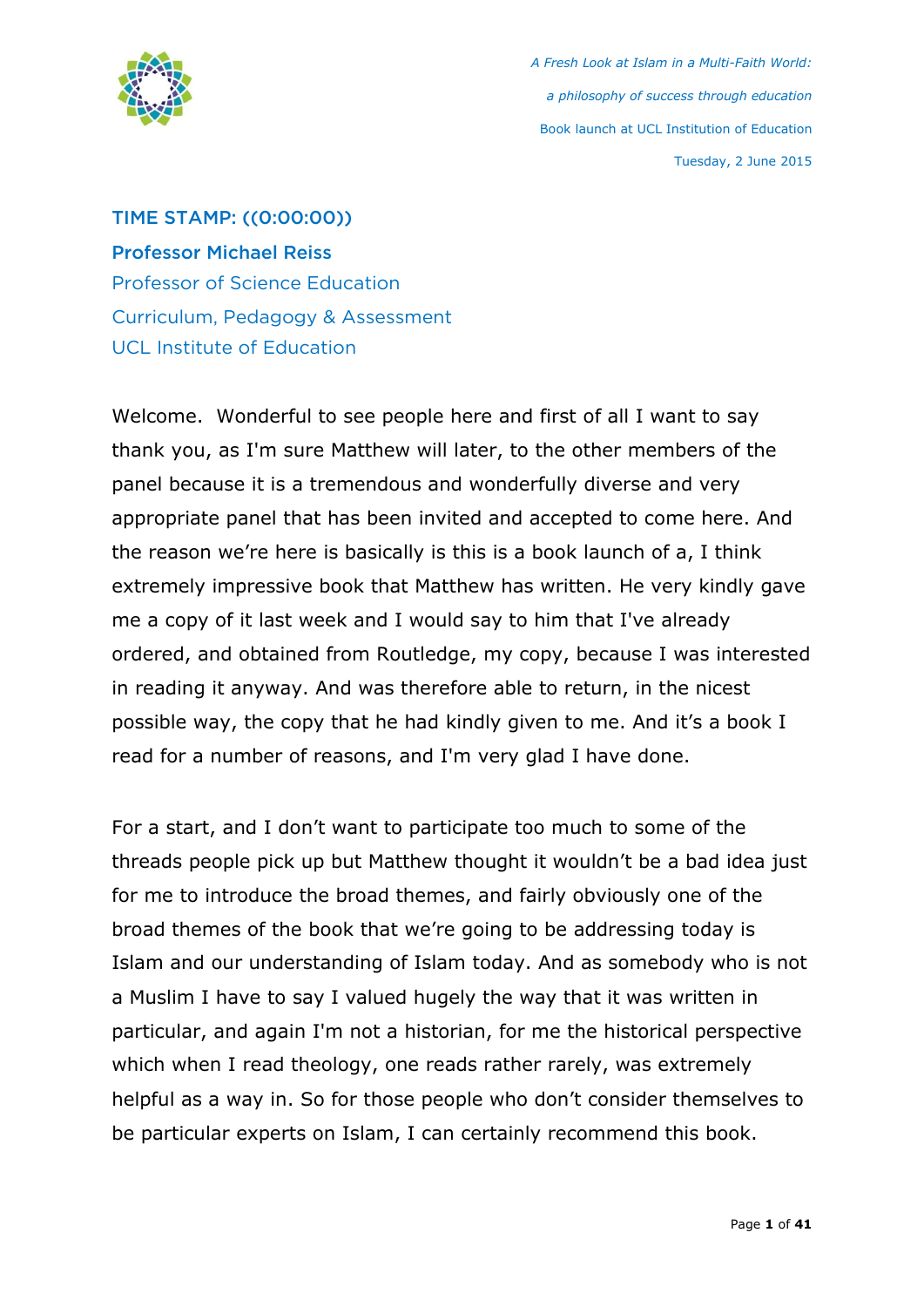

I can most definitely also recommend the book whether you do or do not consider yourself an expert in critical realism. Critical realism, as we all know, or probably most of us know anyway, I mustn't assume too much because people come from a range of expertise and backgrounds, but critical realism has increasingly over the decades been widely used to address a number of issues. It is not always a way of thinking that everybody finds easy to understand or indeed everybody who tries to teach about it is especially good about so teaching. I'm genuine, I'm not going to carry on flattering you for the whole evening Matthew, but this is I think a very well-written, almost if you like, guide, because what Matthew does is go through several, quite succinctly but very clearly, of the key foundational positions that critical realism has held and then uses them to address the particular questions that he's interested in addressing.

So that's another theme obviously we've got the theme of Islam, we've got the theme of critical realism and then, not surprisingly there is a theme of education which is in a sense closer to my own, as it were, home territory, so I felt very, very interested to read this indeed. And for a start there are some extremely rich data I am very happy with people writing only conceptually but it's always wonderful if you have data to which you can then apply the theological frameworks and relate them to existing conceptual ideas and so forth. And this really succeeds.

I have written in the past ways of trying to make sure that school science is not quite so western and narrow and one of the things I really liked that Matthew did was talk about how attempts to do this sometimes in history do not always work. So he had some wonderful accounts of wellmeaning attempts by teachers to, for example, have more teaching of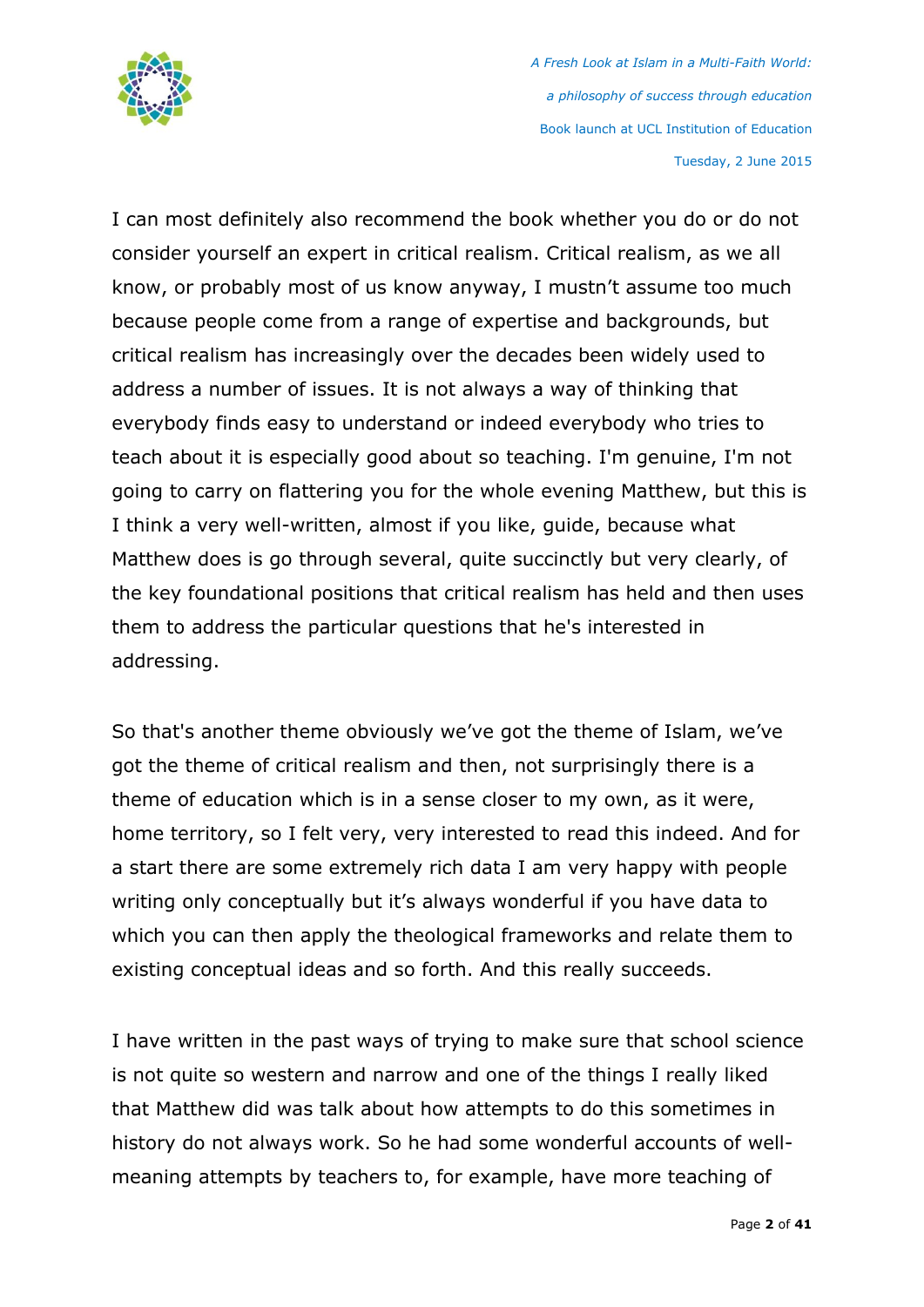

Bangladeshi history in the classroom when a lot of the pupils were British Bangladeshi pupils and it just didn't work. And Matthew then carefully dissects well maybe why didn't it work? What do we learn from that? Does that mean one just stops doing any sort of culturally sensitive history teaching? No of course it doesn't. What's the way forward? And there is if I might say an excellent analysis and Matthew has written on this before as well as in this book, an excellent analysis of absence in the curriculum and ways of dealing with absence and the various levels at which absence manifests itself.

Mention of absence in this context almost inevitably means and I want to say a minute or so about Roy Bhaskar because he of course is a presence who is not here obviously unavoidably today, some people here knew Roy much better and for longer than I did but he and I were colleagues together and so I knew him quite well the last sort of five, six, seven years, and I think I've used this phrase before at book launches that he organised to which seemed to come his books at about the rate at which my papers got published to be honest. But he was a bit of a sort of tour de force, a force of nature. And I think he had two different sort of effects on people, I was in the camp who found him pretty inspirational and just loved talking with him and listening to him and learning from him. Other people found him almost overwhelming, in a number of respects, whether intellectually or personality or he was just too much for them. The two of us were chatting very briefly – Roy is not somebody who naturally fitted into institutional structures and so part of my role, which I enjoyed was trying to allow Roy to, as it were, survive within the IOE because I'm quite happy to say this, there were times when the IOE did not treat Roy as well as he should have been treated. We hung on to him but it was a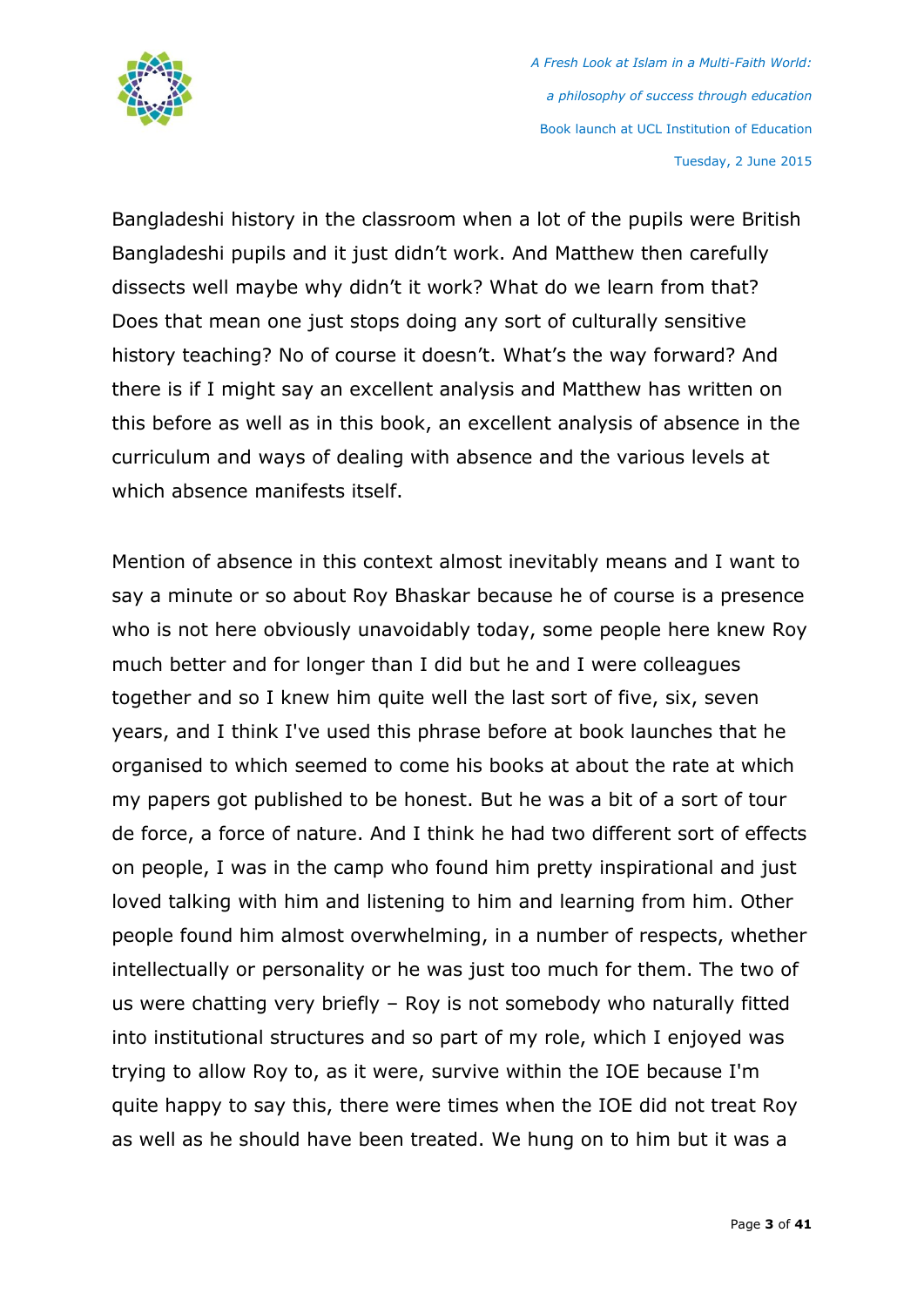

battle for Roy at times in various circumstances and I'm glad that he was with us for this last academic phase of his life.

Okay at that point I think I can go and sit down and watch Alan who I think is going to very kindly lead us off with the next contribution. Okay thank you Alan.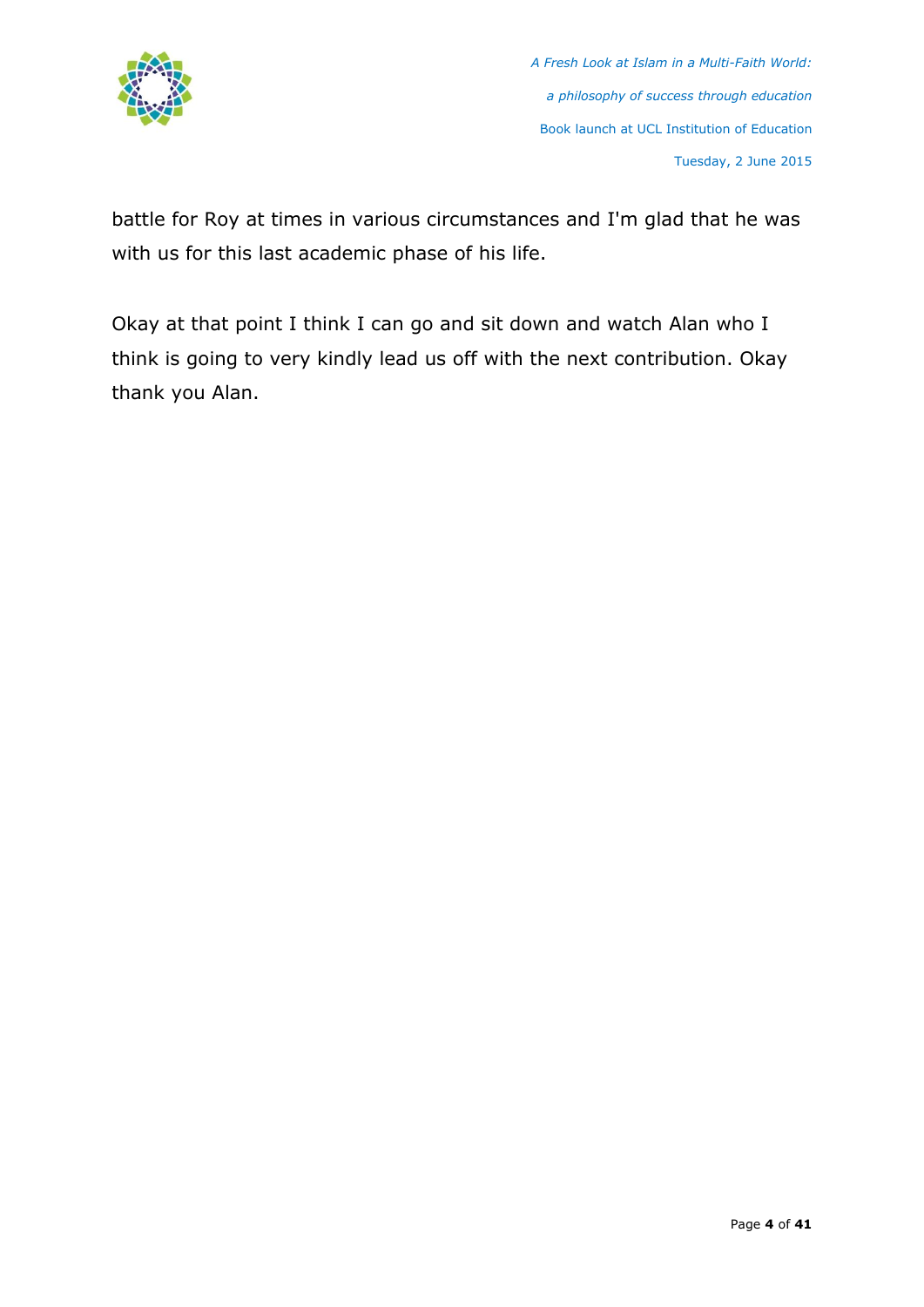

#### TIME STAMP: ((0:05:36))

Professor Alan Norrie Head of School of Law University of Warwick

Thank you very much, Michael. And congratulations Matthew on your book and thank you very much for inviting me to come here to talk this evening which is a real pleasure. A real pleasure but an absolute impossibility, Matthew has asked me to speak for a strict ten minutes on the aims and purposes and moments of critical realism and the philosophy of meta-reality. Well if that's a ten minute stint then I'm going to have to be pretty good to deliver it, especially as I've never really regarded myself as being particularly an expert on Roy's philosophy of meta-reality, in fact for a long time I was really quite resistant to it being much more happy with the dialectical phase of his thought but I knew there was something in meta-reality and I would never deny it and looking over some of Roy's writings on it for the purposes of coming down here this evening I thought fantastic this is really something that I need to look more at and think more about. And my only regret is that Roy's not here to be a guide to me and to everyone else who's interested in his work but there's a sense in which I can imagine him being here in his wheelchair sitting quieting in a corner and ready to jump on you if you got it wrong – in the nicest possible of ways.

So I think I should probably start by saying I'm not a Muslim; I'm not a believer in God; I don't have a religious sense that pertains to a god of any kind. I was brought up as a Christian but it's a long time since I had any kind of belief of that kind. What I do have is a sense of what I'll call a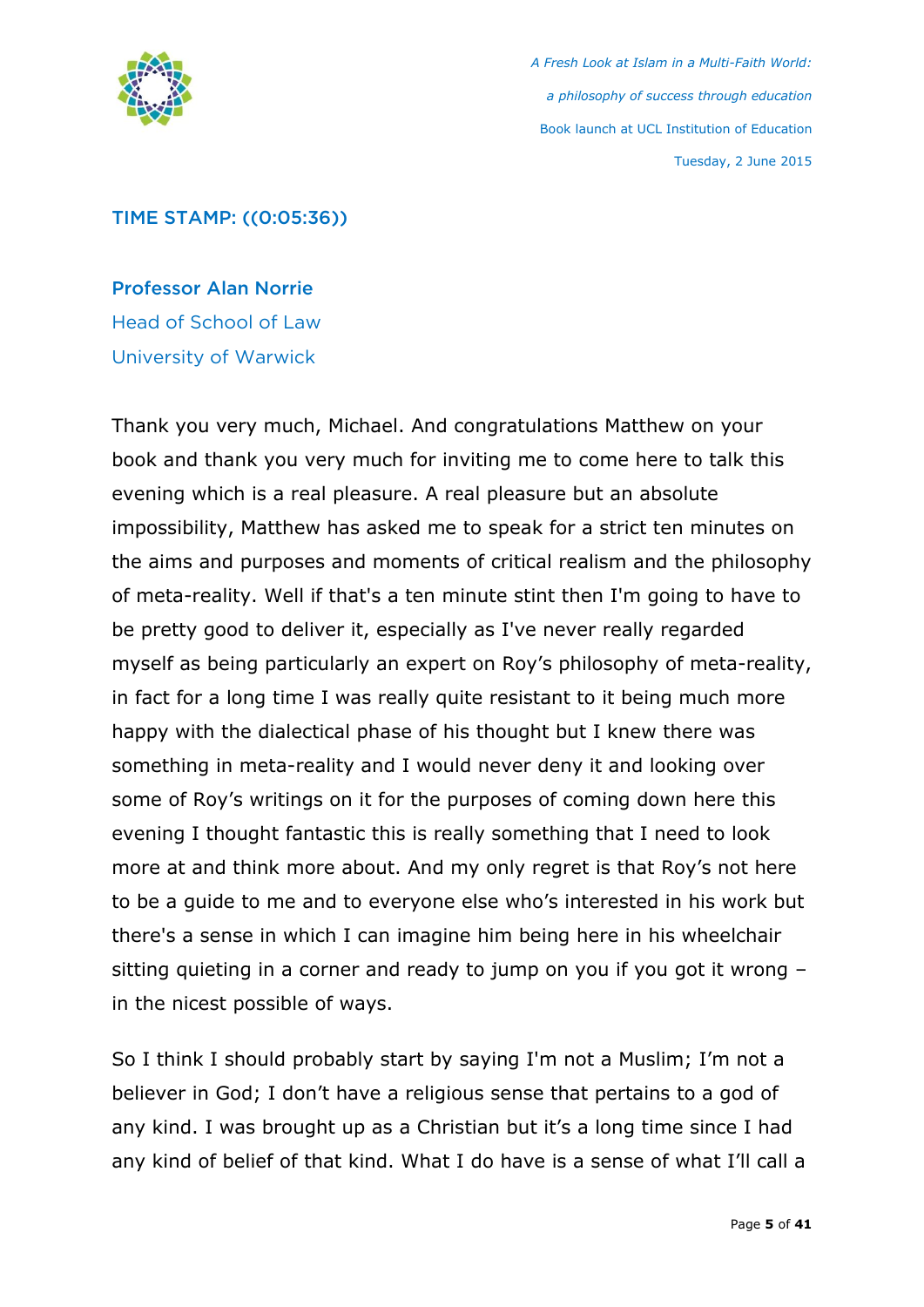

universality; a sense perhaps of an underlying unity of being; a belief in human being in the world and alongside other forms of being in that world and in the world itself; perhaps a sense of oneness in and with the world, yet in a world that in so many ways, and quite systematically I think, denies such oneness to us.

So that's roughly where I come from and I'm going to link that in at the very end to what Roy has to say about religion but I've been asked to say a little bit about the main moments of critical realism and the philosophy of meta-reality and as I work through them you'll see how this links up with what I've just said about oneness and then there'll be the question about the relationship between that and religion at the end.

So what's the starting point then? What's the first element in critical realism? Well it's the affirmation of being in the world, structured and differentiated so that we're no longer to be caught up in the travails of the human mind as a filter on being, although our understanding of being is inherently linked to the fact that we are human beings and knowledge is an important part of our being, but we live in a world that's structured and differentiated and we are structured and differentiated in ourselves within that world. We have agency – within structures there is agency. All this is the nature of, as it were you might call it the sociological or the psychological or the socio-natural understanding of what it means to be a human being in the world. And that's the starting point for critical realism.

What then we move on to, and there are going to be seven stages in this: so the second stage is then the idea of being in the world as changing and processual. We are in a world that is one of becoming and begoing. Everything that is comes into being and perishes so there is a sense of what, in terms of the western philosophical tradition, an affirmation of the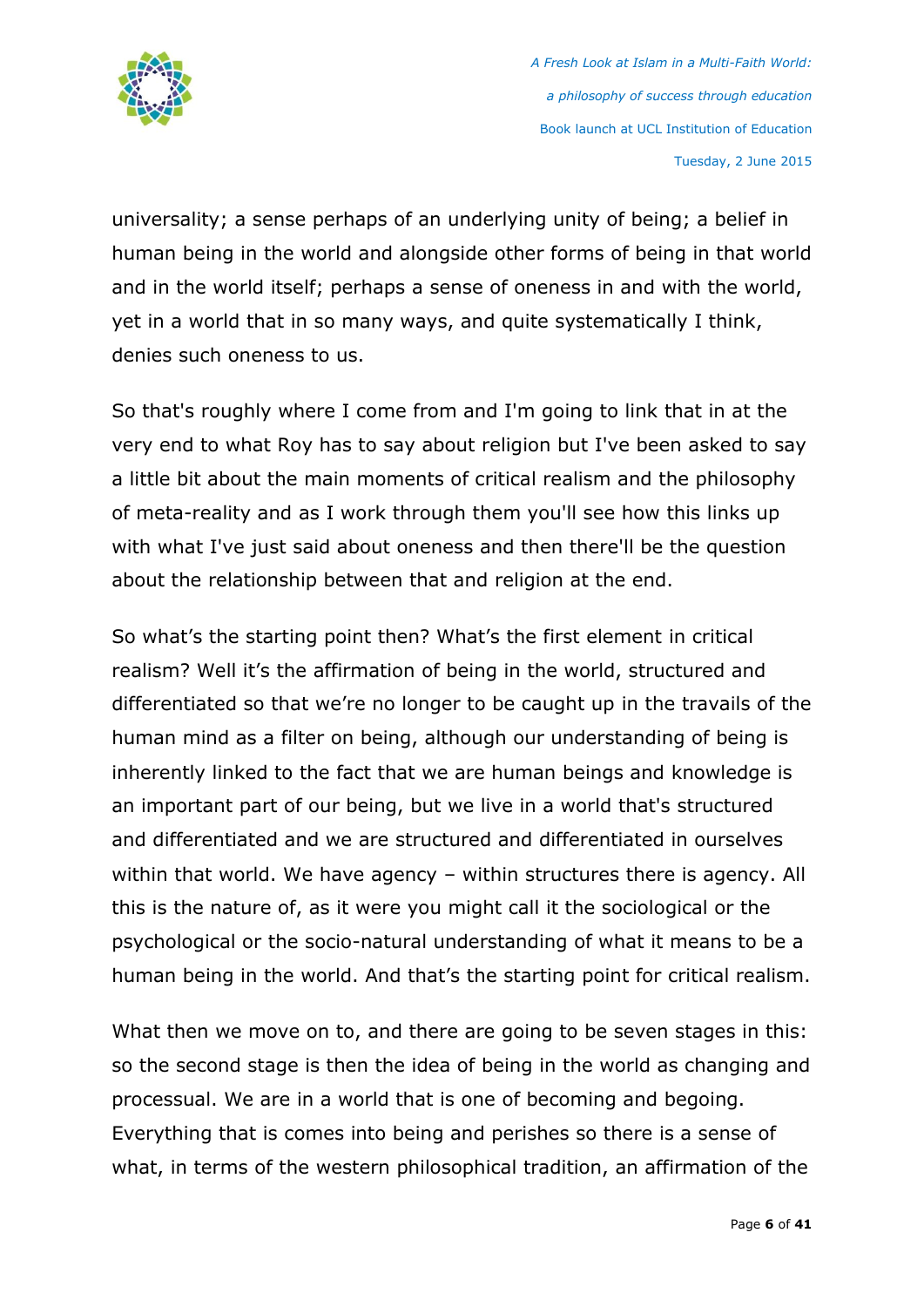

not, that there is change. Change can be analysed in terms of something being one thing and no longer being that thing and becoming something else and that process of becoming is a process of negation and emergence of something new. So this process, and we're in a world that's in process, and we have to understand alongside the idea of structure and difference.

And then moving on to a third element in this way of thinking we have the idea of a third level of a totality that we live in a whole, that the world is a whole and we are part of that whole. If you think about structures you think about people and persons in structures, you think about structures in and the difference between social and natural structures, there is a sense of a wholeness, a totality and we have to understand that whatever we think about ourselves it's never just ourselves, we're always being in relation to others and therefore we're being within a wholeness, a totality.

And then fourthly, within that world that is a whole, we are agents. We are acting. We seek to intervene in different ways. And we are moral creatures; we are ethical creatures; we seek to act according to a sense of the right and against the wrong. And that can all be very perturbed by reality and so on and so forth but nonetheless it is the case that we are creatures who think in normative terms: we think of ought, what we ought to do.

And within this context of what we ought to do there are important things that are true for us, morally, ethically. What is true for us is that a sense of freedom is something that we value and that is an intrinsic ingredient in human beings. But alongside freedom we need others to realise freedoms. So we are both creatures that seek freedom, and freedom has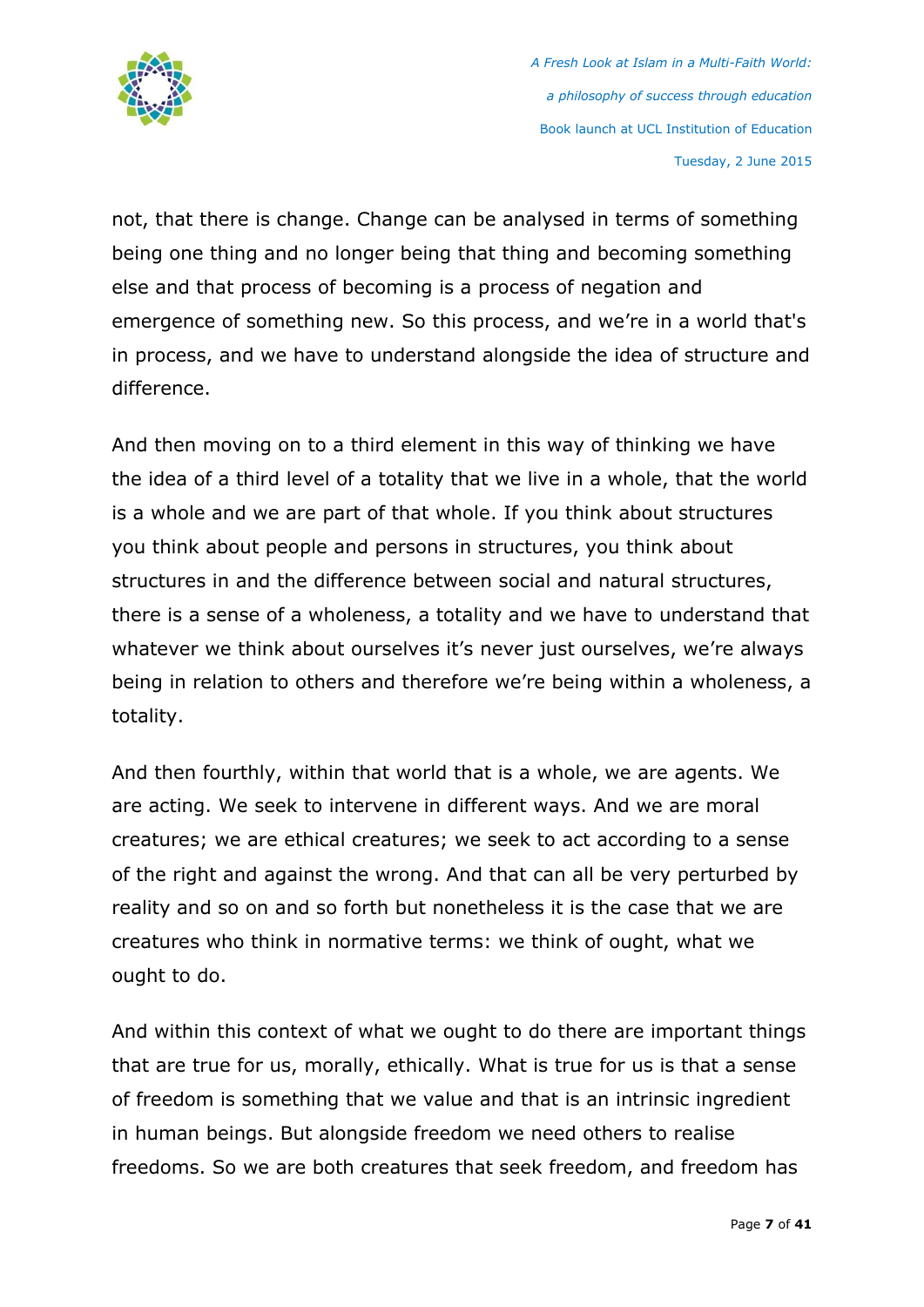

a number of gradations that I can't possibly go into now but we are also creatures who act in solidarity with others. So freedom and solidarity are our ethical existentials.

And freedom and solidarity lead us eventually, if we think it through, if we consider the logic of being far enough we can understand that eventually we can think about, for three minutes, think about a condition in which the happiness, the virtue of all, would be realised and that would be a situation that Roy called the eudemonic society where the happiness of each, the freedom of each, the flourishing of each would be present and would be according to, would also depend upon the flourishing of all.

So these are some ways of thinking through what it means to be a human being in the world. And then once we get to that point we can then go down a level, or back a level, and we can start saying, "Wow there's something in being a human being that we can't simply keep it at a distance, we actually live this," we live this reality and living that reality takes us, as it were, what I've described I can describe it sort of arm's length but what I now need to do is I need to talk subjectively about the experience of being and about the sense of freedom that is within us and that's a kind of eureka moment.

And that eureka moment takes us on to, that's a fifth point, to a sixth point which is a sense of rediscovering our oneness with the world. And in rediscovering our oneness with the world with nature, with the joy of nature, the joy that is in the shared joke, the joy that is in every moment of cooperation, there we have a sense of the world becoming reenchanted for us. And in a reenchanted world we're eventually going to find that that is a world that is essentially a world ultimately of unity. Although we live in a world of difference, in a world of conflict, there is a level at which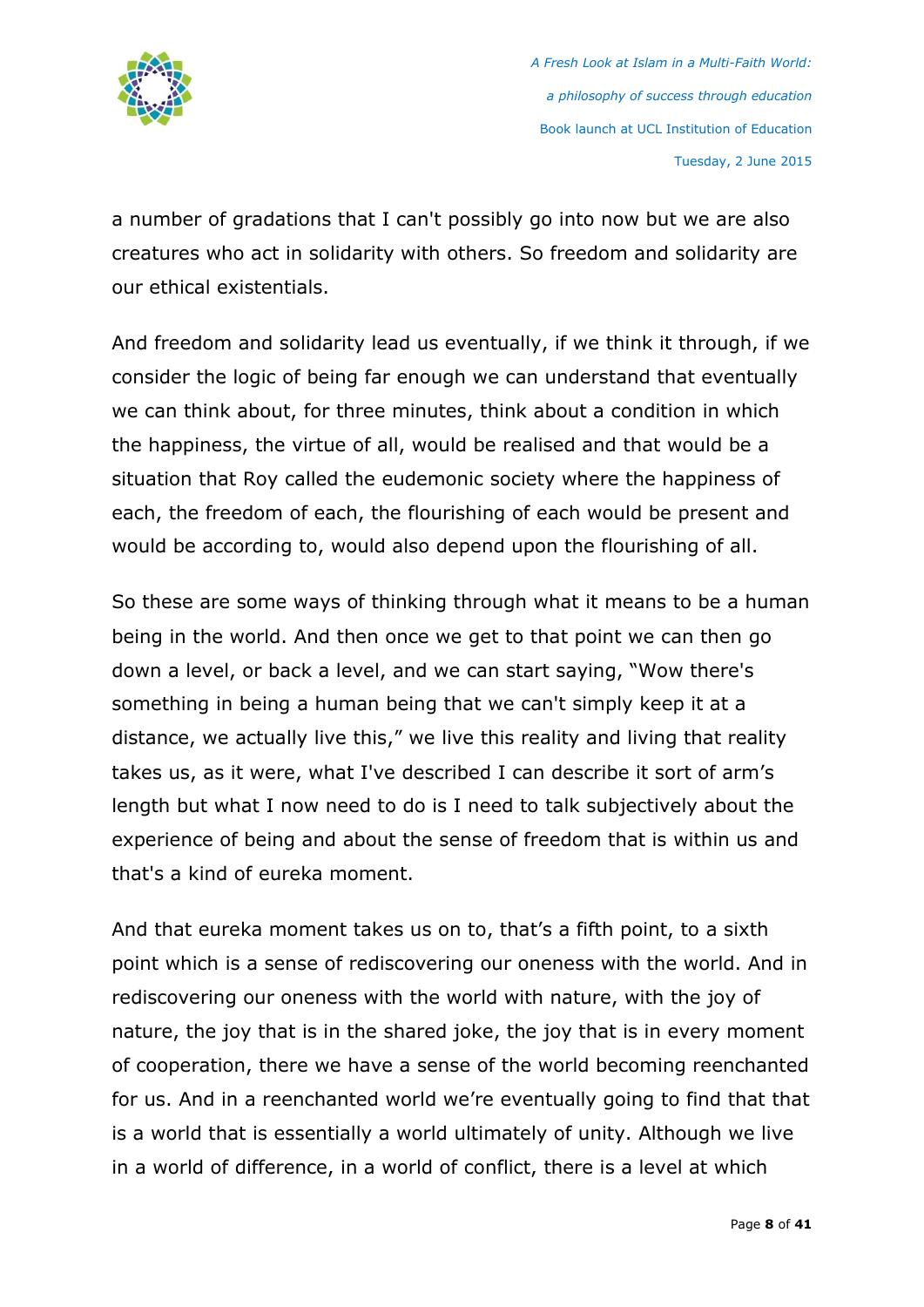

there is also a unity in things and we are part of that unity and we are copresent with everyone else in a sense of unity, at a deeper level. And it's that deeper level of unity that I think is where we move onto a sense of the universal and that is where Roy's philosophy of meta-reality eventually takes us.

Now just a couple of points then just to finish off. This unity is a unity that is I think what Roy would say was where the great religions stood in their different ways. Now what he had to say about religion was that he was not a believer in God, but he was a believer in this sense of the unity of things. He did speak about God for a while but then he found that that was really kind of not the main point, that the main point was that he wanted to talk about the absolute. And he wanted to talk about the absolute in a way that everyone could understand and where people wouldn't get embattled by different religions. And just to give you a sentence from Roy, he says, God for him became the cosmic envelope and as the God within us became our ground state. And it's that sense of us being in a world that was one with a unity within ourselves that involved the co-present with everyone else. That was the basic kind of starting point that he said. What he wanted to do, he said, was to make spirituality compatible with secularism. And that in ten minutes is the philosophy of critical realism and meta-reality! Thank you.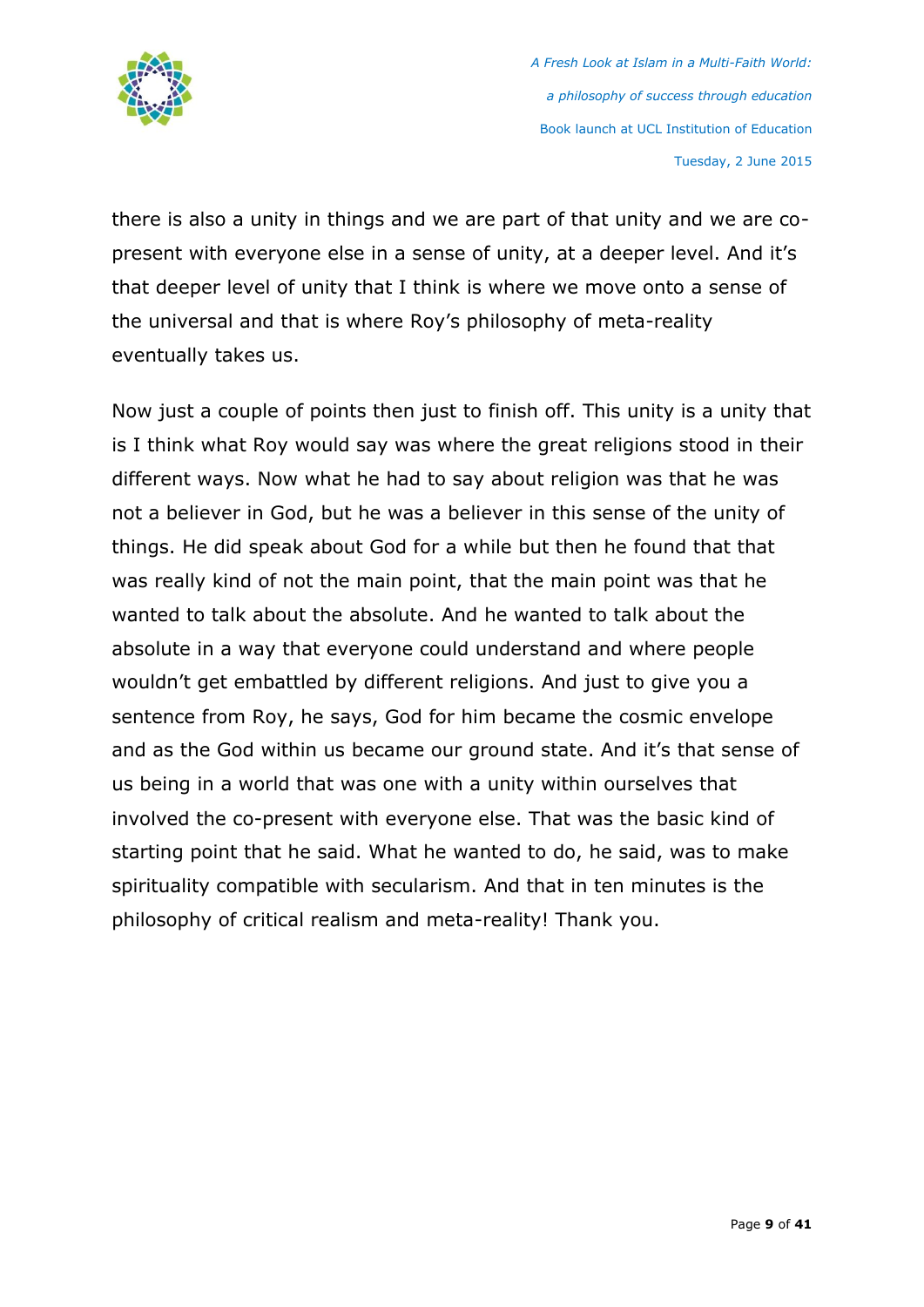

# TIME STAMP: ((0:17:06))

Mervyn Hartwig **Editor** Journal of Critical Realism

I chair the Cheryl Frank Memorial Prize Committee, of a panel of judges and Matthew has won this year's prize with his book and I want to congratulate him formally on that as the chair of that committee. It's awarded for the best piece of work in and about critical realism for that year. And the judges were unanimous, and that speaks volumes I think so congratulations.

Now I've been asked to speak about the theoretical side of things and at that level Matthew's project as I understand it is to produce a theologically informed, educational philosophy called Islamic Critical Realism that can both help Muslims meet the extraordinary challenges of our times, and promote a better understanding among non-Muslims of Islam. So that's the sort of theoretical goal.

His method is twofold as I see it: first establishing correlational resonance between the philosophy of critical realism and the tradition of Islamic theological philosophy, a method by the way that has excellent pedigree in the philosophy of Paul Tillich, he pioneered the method of correlation.

And secondly he then wants to deploy critical realism to underlay the four contemporary: interpretation, clarification and deepening of Islamic theory and practice.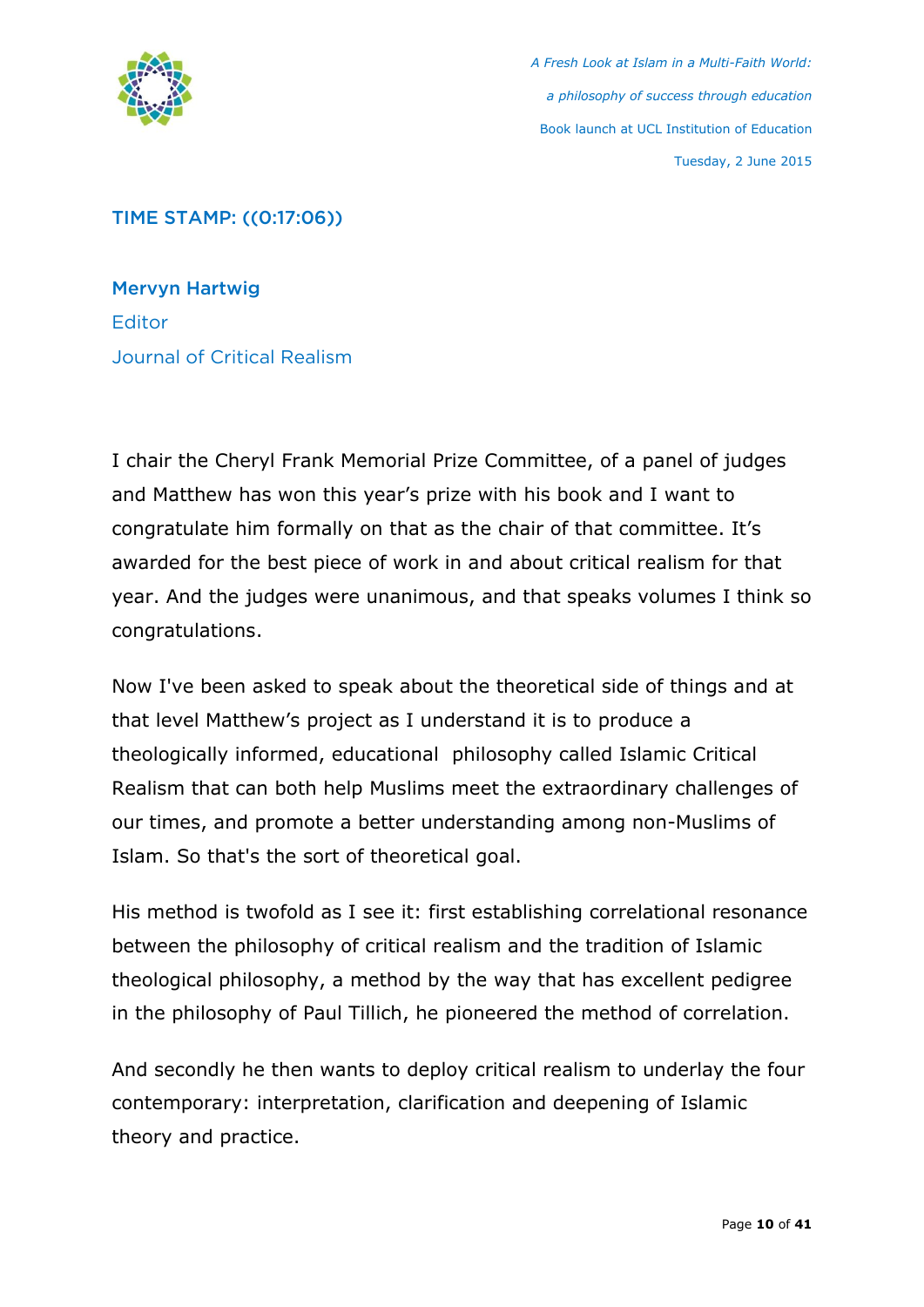

Now one of the things I value most about Matthew's book is that he has this superb grasp, I think, of the main rationale for what Alan was talking about at the end there, the philosophy of meta-realism, or the philosophy of meta-reality. And that is it wants to articulate a metatheory that can serve as a basis for intra, inter and extra faith dialogue and understanding and that's its fundamental, or one of its fundamental rationales.

So what meta-realism, as Alan implied, basically does in regard to critical realism is add a transcendental or spiritual infrastructure to the system. What philosophers normally call the absolute ((0:19:51?)) or theologians call God with certain qualifications of course normally.

And it does so, meta-realism does this at the highest level of extraction, you can't go any higher, it's not very concrete at all. And it argues for an open, ultimate order of pure dispositionality and categorical structure that informs the world at the level of the absolute but informs the whole world in which we live without saturating it or exhausting it.

Now the basis for the dialogue I mention is what Roy calls, this is Roy's theory, what he calls the higher truth as distinct from the ordinary truth. The higher truth says there's only one absolute but there are many paths to it, there are many episcopalogically relative accounts of it so the absolute both manifests and is accessed differently in different regions geohistory and different periods of geohistory to different people so that gives you a basis for dialogue and mutual understanding. There are many paths, there's only one absolute, we're talking about the same thing but there are many ways of understanding and accessing it.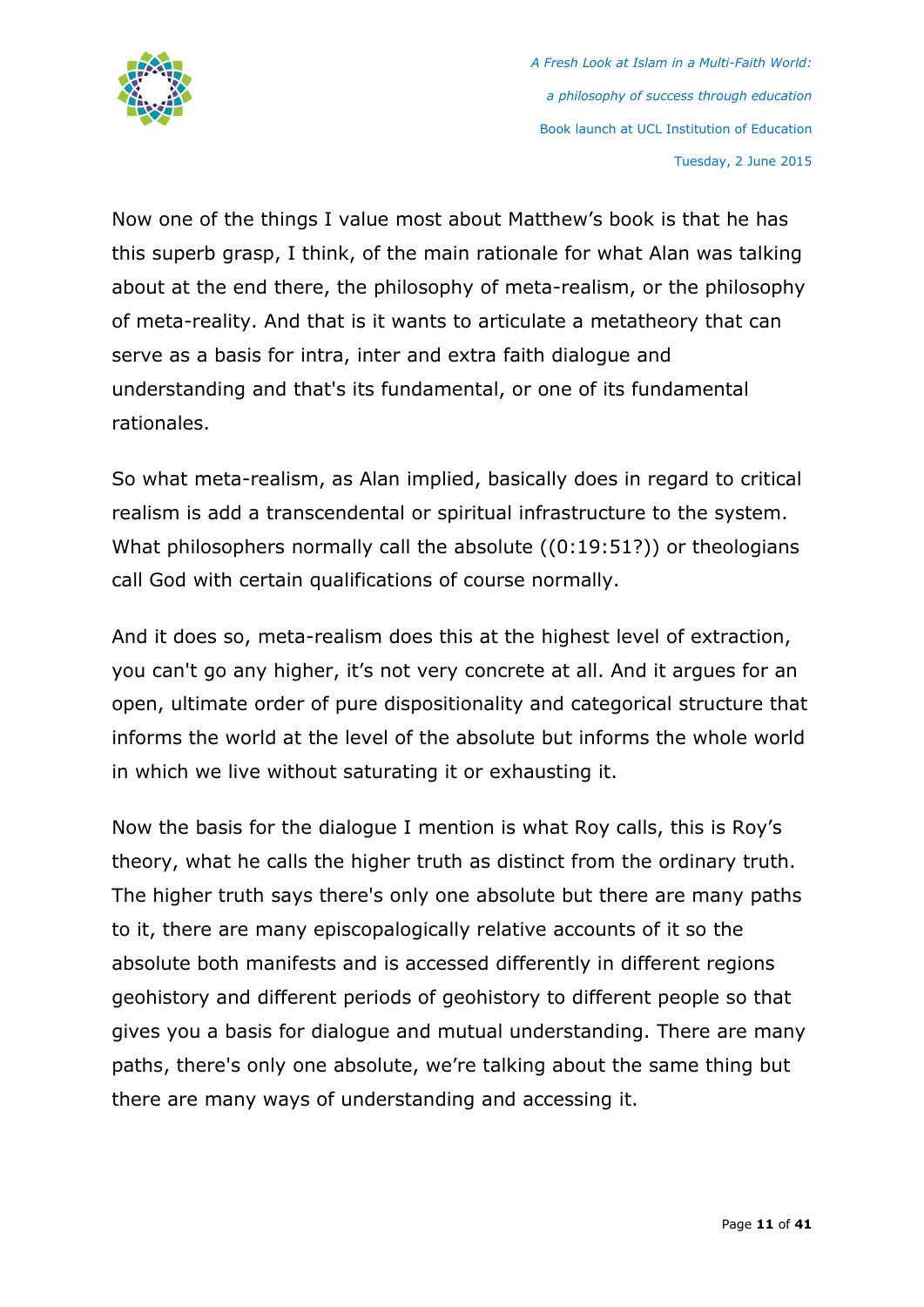

So on this view meta-realism is not at all in competition with religion or theology and I think that's the way Matthew sees it, and I agree with him. On the contrary it seeks to underlabour for religion and theology and help them to develop and thrive in a manner that's conducive to human flourishing.

Now Matthew can't just deploy the method of correlation in a straightforward way on contemporary Islam because that's significantly in the grip of people who espouse the ordinary truth, radical fundamentalists. And that truth says, "My way is the only way! Your way is rubbish!" and so it's episcopalogically absolutist.

And of course there are reasons for that that Matthew goes into in his book I mean this is very largely a reaction against your western domination, colonialism and things like that. But anyhow there it is and so what Matthew does, and I think this is a brilliant move, he deploys the method of correlation recuperatively in relation to Islam's own enlightenment or axial age which occurred or started more than a thousand years ago. So it's an exercise in recuperation and revitalisation.

And that enlightenment, by the way, had a profound understanding of what I'm calling the higher truth so that makes the move even more advantageous.

So this entrains, and there are two things: negatively it entrains critique of today's demi-real forms of Islamic institutions and domination and practices, sorry, as well as the wider social context of domination within which they're embedded. And positively it entrains a programme for the revitalisation and re-enchantment of Islamic practice and belief in the new context.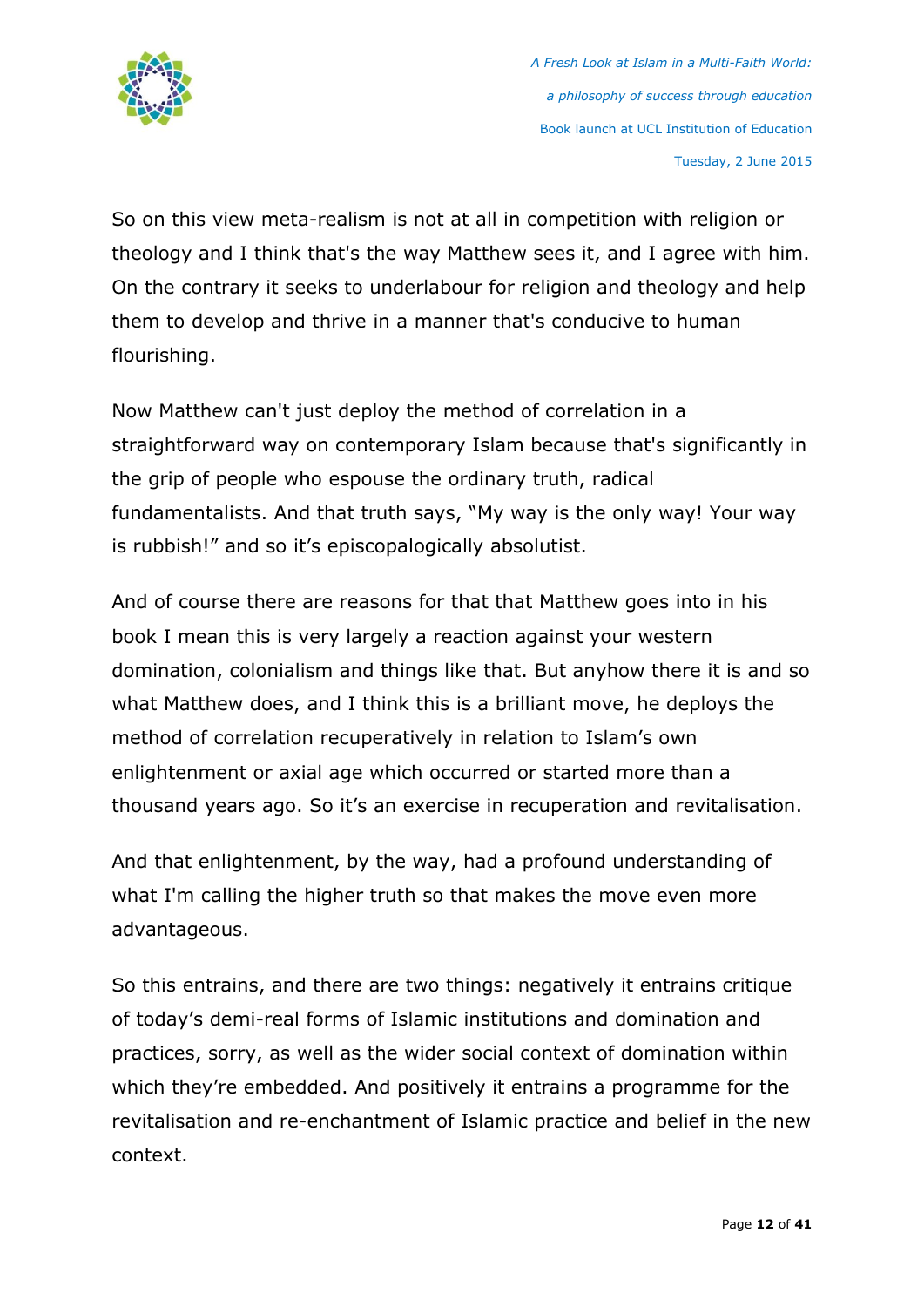

Matthew of course doesn't claim to resolve all the theoretical problems his work raises and on the face of it there are certain tensions with some of the things in critical realism, for example, one wonders how Islamic critical realists hierarchy of transcendence, how that correlates with Roy's radical anti-elitism, anti-substitutionism. But there are a number of things could be said about that but I've run out of time.

Let me just say there's no requirement that a regional philosophy such as Islamic critical realism should mechanically conform to critical realism. There's only an invitation to reconsider, that's all, there can be no requirement and so what Matthew's done, develop Islamic critical realism with its own regional ontology and episcopology and so on is perfectly proper according to critical realism itself.

And then secondly I'd say that critical realism metatheory for its part can definitely learn from Islam. And here I'd single out for special mention, I think Matthew really singles it out too, the theory of the demi-real. I take Matthew to be saying that there's a profound understanding of demireality in all but name within the tradition of Islam and so Islam can be a powerful ally, or potential ally, in our struggle to get rid of demi-reality.

My time is up so on the theoretical side it's an extraordinarily accomplished work I think, potentially a game changing one as Roy says in his endorsement. So over to Priscilla to talk about the more practical side of things.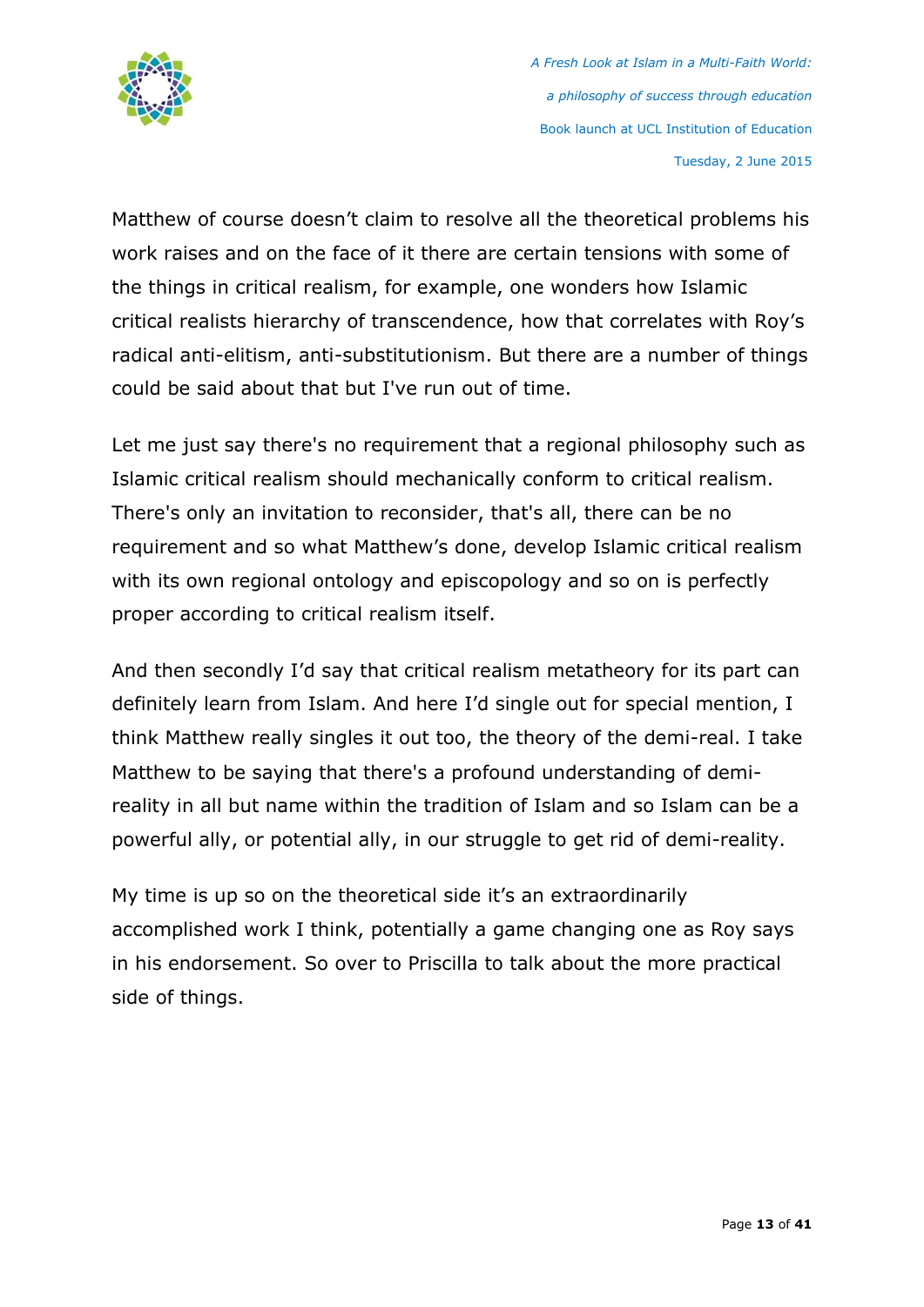

# TIME STAMP: ((0:26:12))

Professor Priscilla Alderson Professor Emerita of Childhood Studies UCL Institute of Education

Hello. My interest is in social research with children and young people and the first reason I welcome Matthew's book is that so far there haven't been that many books on critical realism and young people. And the second reason I welcome it so much is that it connects critical realism to children and young people with such serious respect for them.

Matthew's erudite review of centuries of western and eastern history sets the context for understanding today's young people's differing, often conflicting viewpoints. And he shows how greatly Islamic, but also all other school students, could benefit from improved history, citizenship, and religious education in British schools. And the tragedy that they are being downgraded. He partly shows how and why this is happening despite their great relevance in an increasingly violent world.

They could help to increase mutual respect between all young people from both western and eastern heritage and to develop richer meanings of the confusing concept 'British' – does any one of us know what it means exactly? – as he shows.

Matthew addresses crucial questions, how can we promote humanities education in schools that helps to increase, as he says, everyone's humanity, that's what they're for! Increase their trust, their informed understanding and peace between all the very different social groups.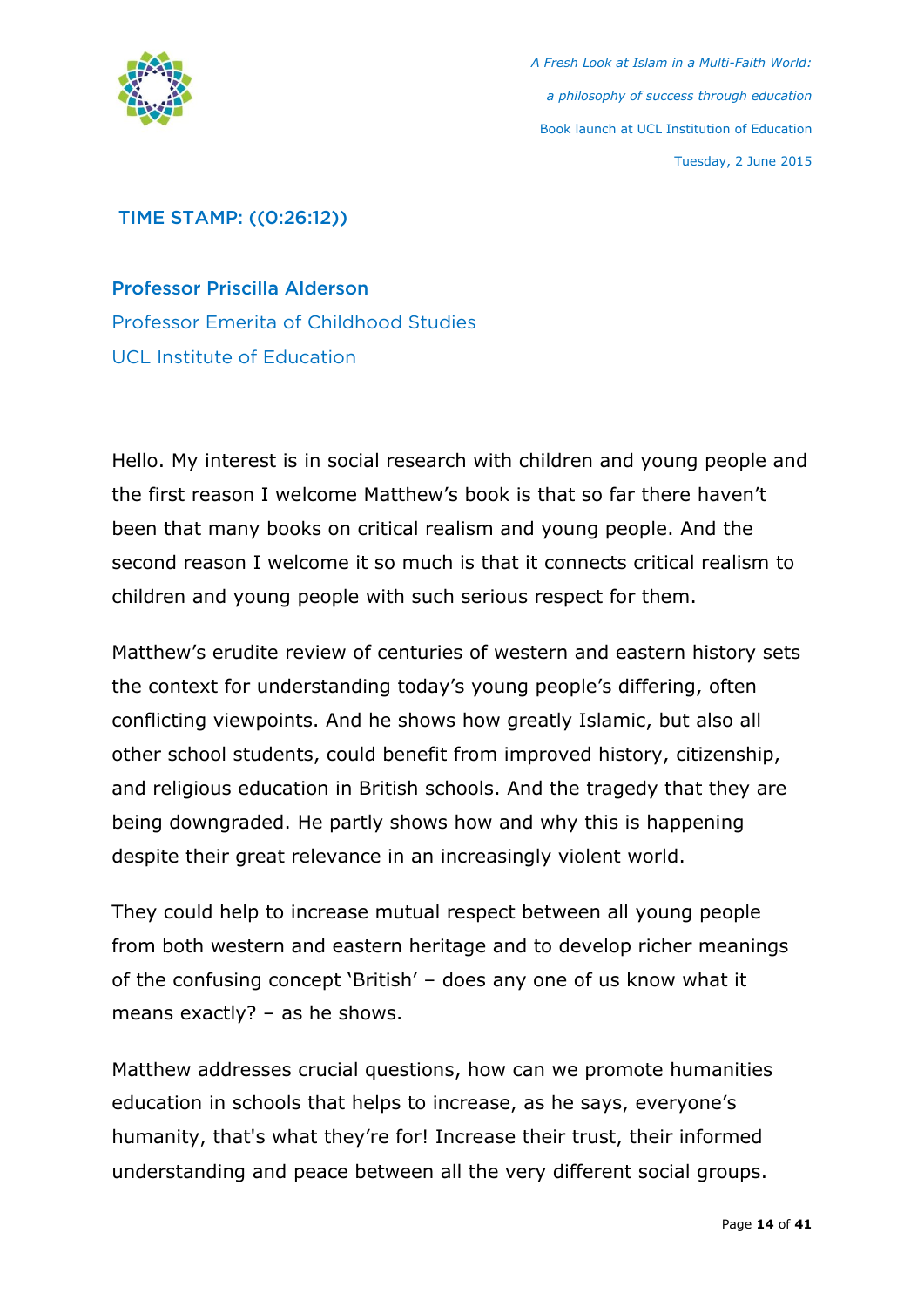

How can we reduce and prevent conflict and violence? And how can schools work with children and young people so that they may all flourish, socially, mentally and spiritually?

Socrates believed that education is kindling a flame; not filling a vessel and Matthew addresses this skilful kindling work. It's part of critical realist seriousness which as he says connects theory to practice in an integrity of daily living, being, doing and relating. The horizontal axis of the social and political is joined to the vertical axis of spirituality and the active emotional moral desire of many, perhaps all, young people to align their ideals with their daily practical action, however they're able to act this out within the constraints of modern living.

Last month two surveys reported children and young people's anxieties about immigration and about Islam and they showed how urgently these worries need to be addressed, explicitly at school but it has to be done through very sensitive, skilful, open discussion with them and Matthew describes this kind of work in the book.

For a while I was a schoolteacher and as the youngest, newest member of staff I was given RE to cover, the school didn't know whether I knew anything or cared less about religion. As it happened I was very interested in it but I realised through that experience the great challenges Matthew is posing for teachers and schools, for whole education systems but also for whole societies and the way we live our political and economic daily lives. How can we support children's spirituality?

We glamorise war and military heroes, nostalgia for the World Wars for example. Did you know that the top selling video game is a US Army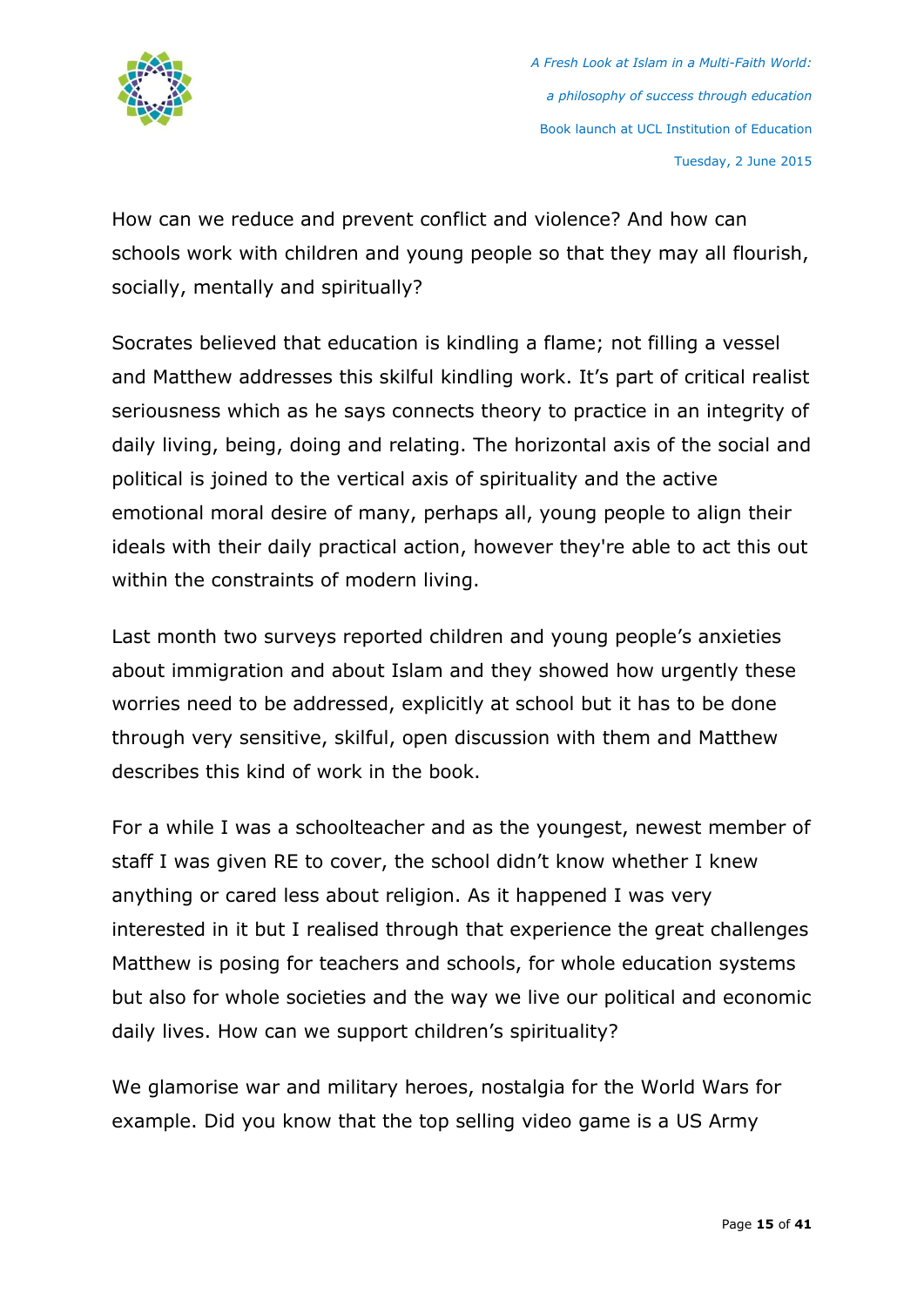

recruitment tool? And the British Army, does anyone know how often the British Army visits schools each year? Yes?

((Audience answers: - *2,000 2 million))*

In between 4,000 and we taxpayers of course fund this propaganda.

How do the visits affect Muslim students when they know that our wars are mainly conducted in Islamic countries? And yet the visits make out that war is romantic, fun and necessary. And one in three new recruits to the British Army is a child under 18. So is it any wonder that some Muslim young people adapt these strong messages into loyalty to causes they partly identify with and go off, for example, to join Isis?

Matthew doesn't dwell too much on that in the book do you Matthew? I hope you don't mind me talking about it but I'm sure it's near the top of lots of people's minds, I think Matthew's book is so tremendously relevant to today's anxieties and challenges and difficulties and it's a great reference book to think about for these.

Now the war propaganda is only part of the daily deluge of messages that jeopardise children's original spiritual sense. People who spend time with children know that all of them arrive and in their early months and years they have a strong sense, don't they, of altruism, solidarity, dignity, freedom and justice. And we need genuine debate in humanities classes to debate the deluge that is challenging this spirituality and that is particularly why Matthew's is such an important and timely book.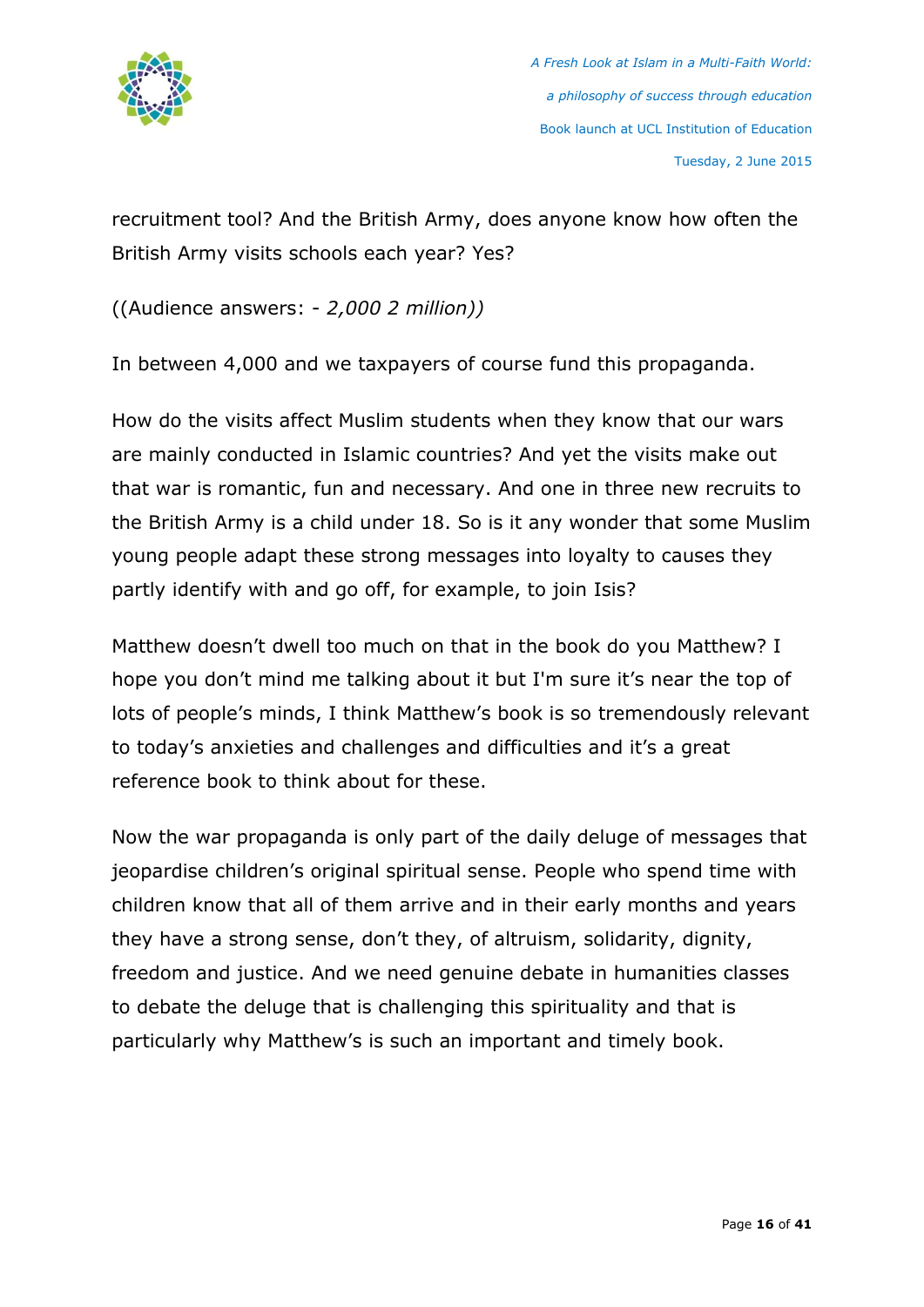

### TIME STAMP: ((0:32:22))

Dr. Matthew Wilkinson Visiting Research Fellow UCL Institute of Education

I'm actually going to show a PowerPoint because as a learner myself I find visual things helpful, I don't know if you do or not but I hope so. So thank you all very much for coming, we've intentionally kept our presentations as brief as possible because we want to have two discussion periods when, in the first one, after my brief address now you can address particular questions that may already have been popping up in your minds to the panel. And then we're going to have two more speakers briefly and then we're going to have a much more general debate and discussion about the nature and status of faith in a multi-faith society and Islam in particular. So that's coming. So thank you all very much for coming to join the discussion.

And those of you that don't know about critical realism as philosophy have already heard mention the seminal work of Roy Bhaskar who was one of the, if not the founding figures of critical realist thought from which critical realists have all taken a great deal. And he is now, as Michael said, he is now a real determinate absence in the future of critical realist thought, whereas until November, when he died he was a powerful determining presence and absence is a theme that critical realist thought has foreground in a very important and significant way.

Bhaskar used to quote with reference to his own contribution the work of Isaac Newton when he wrote in a letter of 1676, "If I have seen further it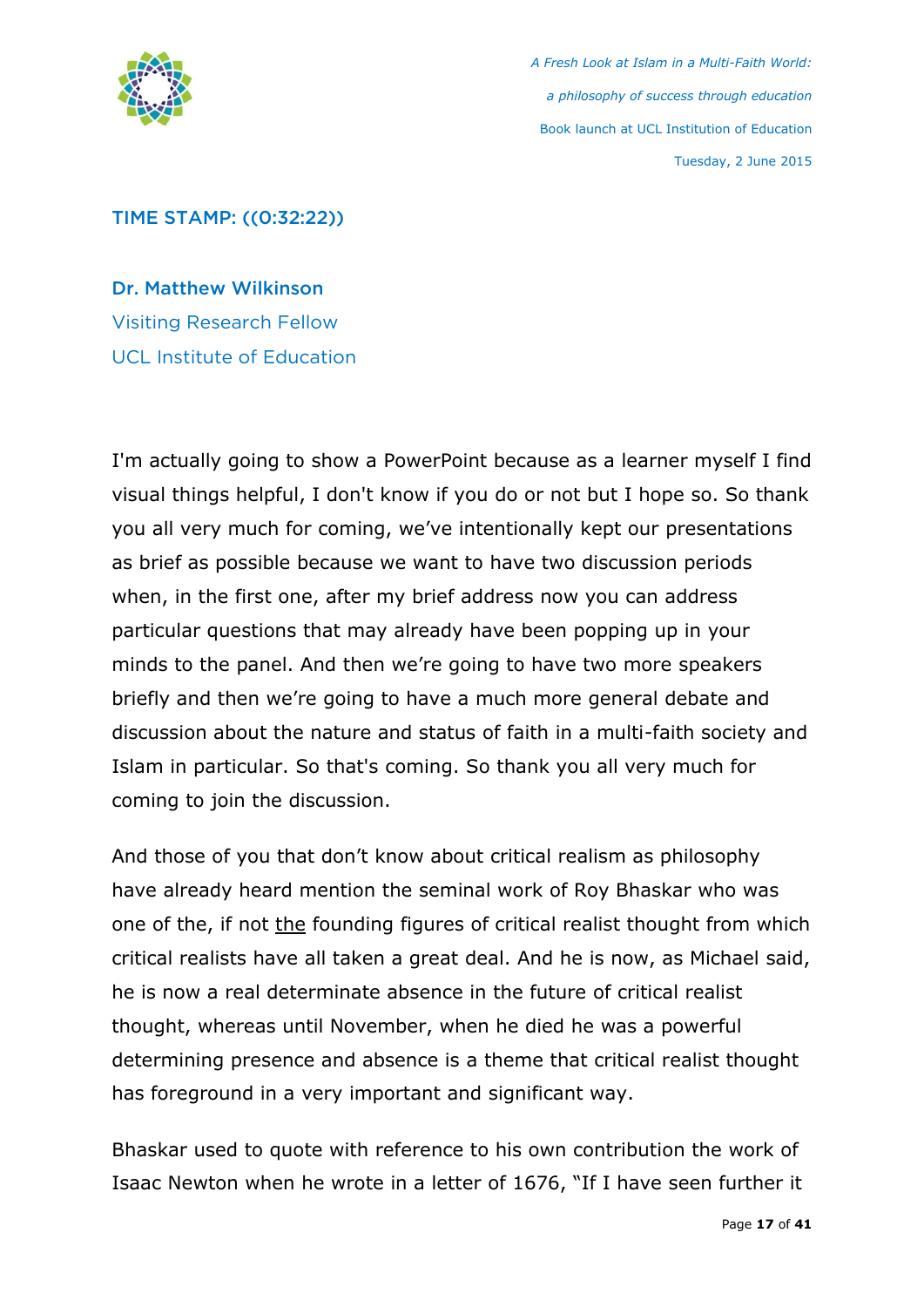

is by standing on the shoulders of giants." And my own work and this book claim to look a little bit further it its own field of the relationship through education of Islam and Muslims to modernity and postmodernity, by standing on the shoulders, not only of Roy himself who was my own mentor and guide in matters intellectual and beyond that, but also indeed on the shoulders of the members of the panel who you have briefly heard talk tonight who have in their own fields and with their own wisdom, applied, adapted, interpreted and expanded critical realist thought so that it now covers an enormous range of fields and endeavours: legal studies – Alan; Paddy in catholic thought; Nissan in developing Jewish theology and thought and so on and so forth. So thank you so much all of you for coming and for your contribution to my work.

So in this session I'm going to be a bit more technical. I'm going to outline the core claims of my book, *A Fresh Look at Islam in a Multi-Faith World: A Philosophy for Success through Education* and then I'm going to give a taster at quite a fundamental level, rather than the meta-real level that Mervyn was referring to of some of the core principles of the philosophy of Islamic critical realism, which is a philosophy which I intend to under labour through humanity's educational provision to help young people establish a firmer and more nuanced sense of themselves and their relationship, both potential and actual, to multi-faith society.

So just a little bit about me so you know where I've come from. I was a history and Islamic studies teacher for a period of 15 years, and I'm very happy to see ((Ibrahim Adessy?)) here, who at one point was one of my students, so that's a wonderful thing to see. I had a background in theology at Trinity College Cambridge. I actually embraced Islam in the early 1990s partly as a result of my theological studies. I later, after my school teaching career, did a PhD in the relationship of national history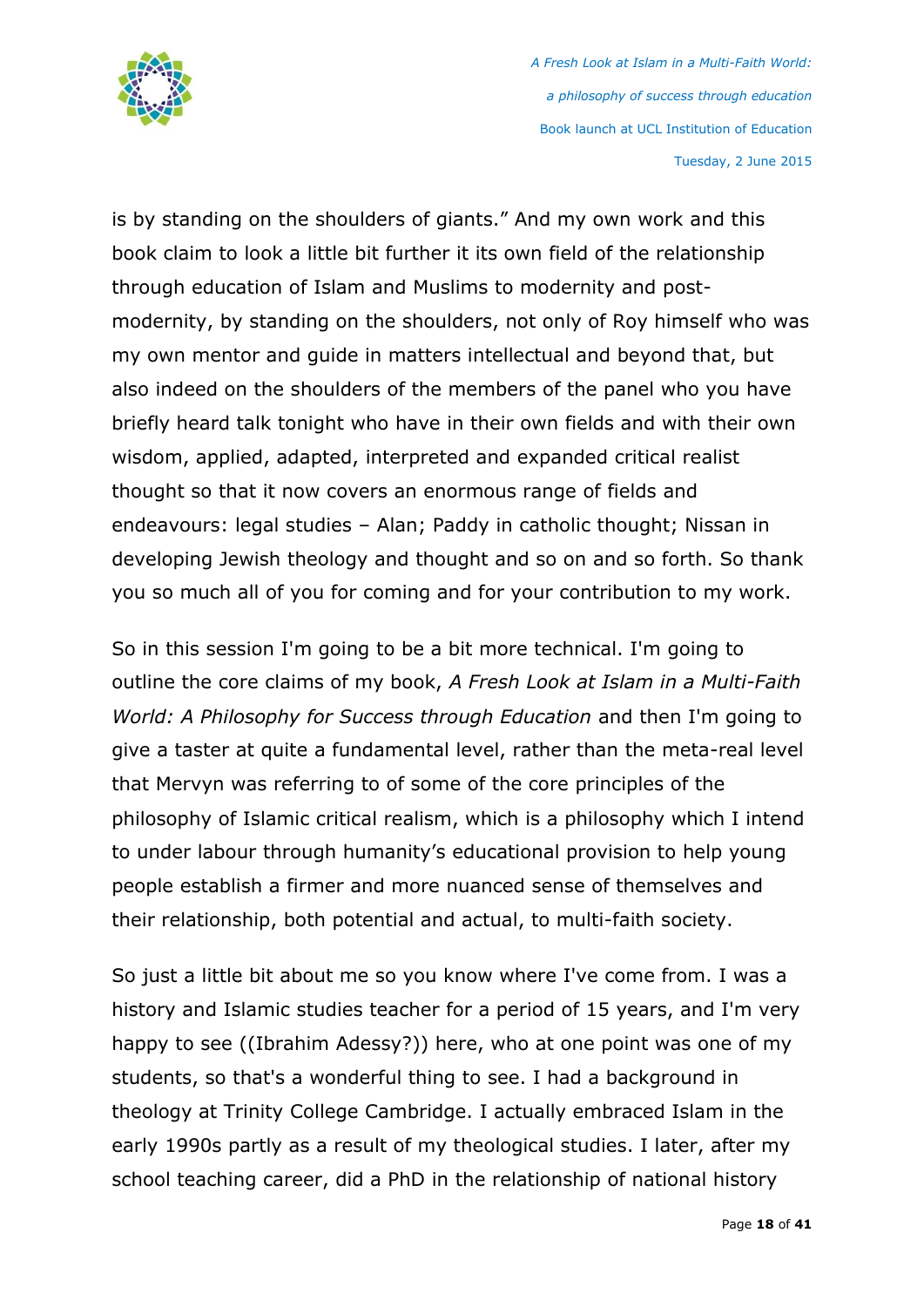

curriculum to the emerging identities and possibilities of Muslim young people in Britain. And then I establish a project called *Curriculum for Cohesion* which looks to build that platform of success for young people through humanities education. I'm acted as an expert witness in Islamic theology. And I'm originator of this work of Islamic critical realism.

So the first part of my book which I'll sketch out for you just so you've got some idea what you can look forward to, I hope! The first section deals with the historical relationship of Islam to modernity and postmodernity which, as Mervyn said, have been geopolitically and conceptually problematic for Islam and the Muslim majority world. Broadly speaking this section outlines the fact that since the  $16<sup>th</sup>$  century the Muslim majority world has attempted to embrace the paraphernalia of modernity, for example, banks and nuclear weapons, whilst internally the gradual breakdown of the balance of power between the class of religious legal scholars – the Ulama – and the ruling classes, internally and externally the pressures of colonialism prevented the majority of the Muslim majority world from responding effectively and authentically to the essence of the technological social and spiritual changes that have characterised the world since the Western Enlightenment.

As a result of this, the section explains, many Muslims today perceive or intuit an unessential mismatch between the practice of their professional lives in non-religious contexts within secularising societies in particular and the articulation of their religious faith. This has been exacerbated, I claim, by the absence of a contemporary philosophy of Islam to perform its traditional function as it did in the period of the Muslim Enlightenment of mediating between religious principles and the actualities of daily life.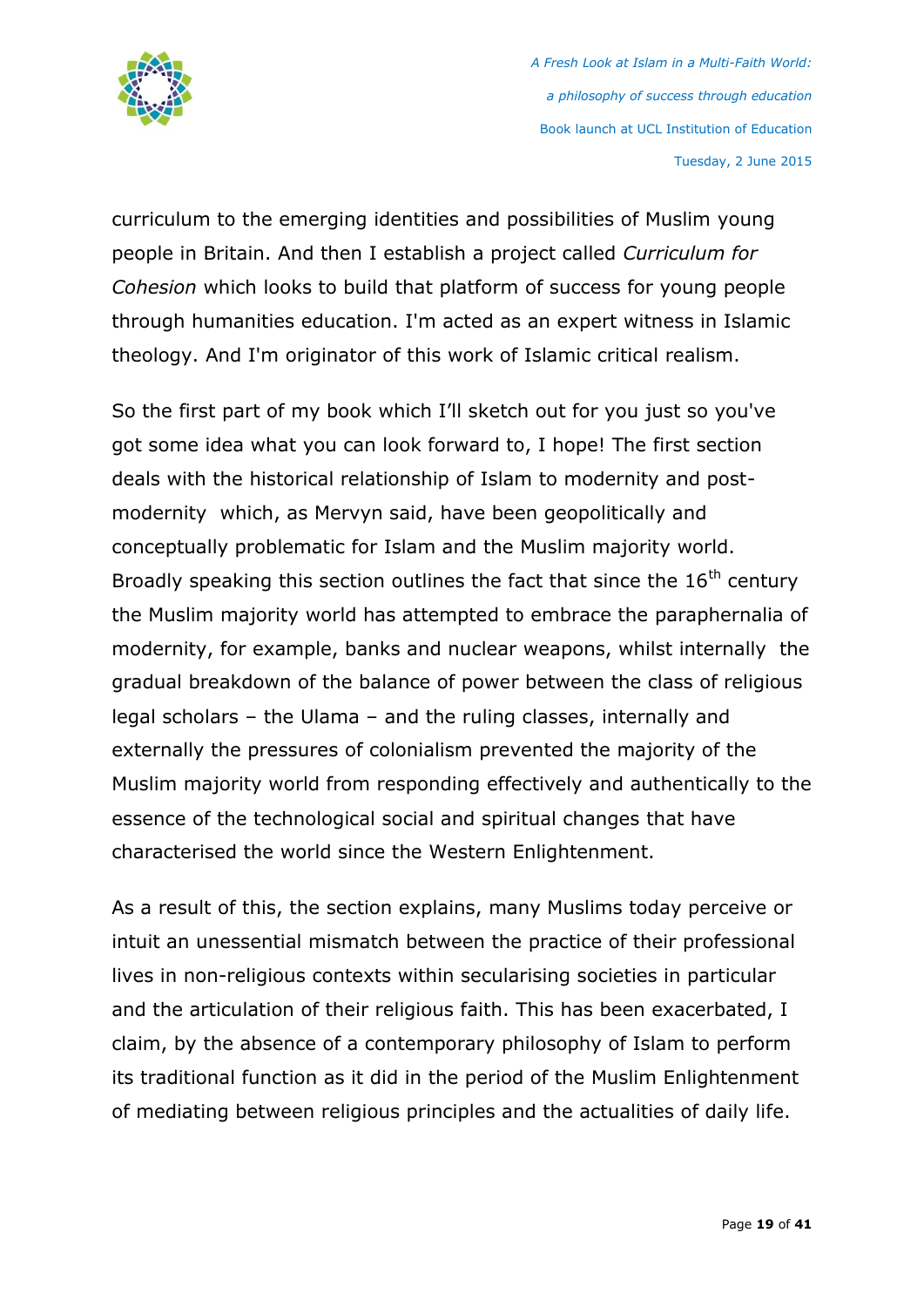

This in turn, this absence, has generated a series of malign and unnecessary dichotomies such as Islam versus the West, global citizenship to the Ulama versus national citizenship that block a mutually healthy relationship between many Muslims and particularly the young Muslims with multi-faith societies and vice versa.

Nevertheless as educators and despite, I think it's fair to claim, the Islamic world being at a spiritual and intellectual low point, as educators we need to remember that Muslim young people can be engaged and reinspired by a tradition of academic excellence that was the patrimony of Islam and Islamic civilisation. So we might note historically in this regard that Islamic civilisation between the period 700 to 1400 made a seminal contribution to the rebirth of learning in what was then known as the Christian west, obviously the Christian renaissance, for example the rediscovery and expansion of Aristotelian natural empiricism by Ibn Rushd, who is known in the west as Averroes, through the scholastics into Europe. Muslim young people need to be reconnected and take confidence from a tradition of intellectual excellence of which one core generative mechanism was creative theological philosophy. In *A Fresh Look at Islam in a Multi-Faith World* I propose that the philosophy of Islamic critical realism can be the basis for this revitalising creative theological philosophy applied for Islamic self and other understanding in a multifaith world and then applied systematically through a humanities education. So the first part of the book sets up this historical context.

The second part of the book outlines the philosophy of Islamic critical realism which is a philosophy of religion which is attempting, and this is important, to underlabour for Islamic self-understanding and practice in multi-faith society. So it is not a reforming project, it doesn't in any way touch, if you like, the consensually agreed apparatus of Islamic doctrine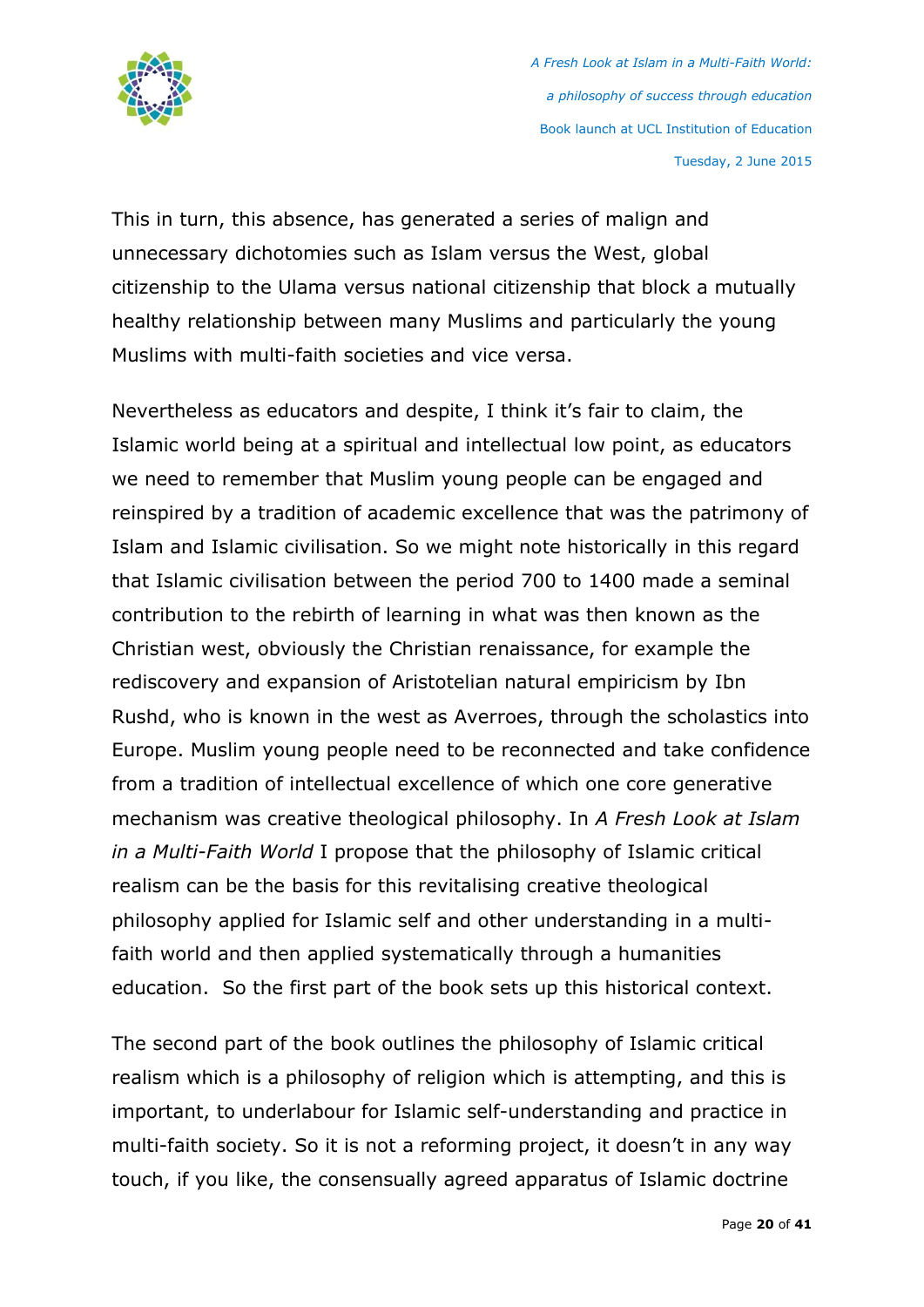

or practice, which has been honed over centuries, but it works underneath to bring that body of connection between the human and the divine alive again in a new way, in new contexts. Islamic critical realism is based on the seminal insights of critical realist thoughts which Alan has outlined for us as applied in particular to Islamic practice and belief. So unlike Alan who made the very fair case that of course critical realists in some senses was a secular spirituality or to bring alive a secular spirituality, I actually apply it to bring alive the properties and tendencies that are already inherent in orthodox Islam.

So there are five foundational principles of Islamic critical realism, the first is this idea of underlabouring, we'll come to it. The second, critically, perhaps the core of it is this idea of philosophical and religious seriousness. The third is the application of the fulcrum of critical realism to Islamic practices. The fourth is adducing a critical realist interpretation of the Qur'an, including Qur'anic meta-reality in which unity trumps duality at a substratum level. And then finally dialectical critical realist interpretation of the life of the Prophet Muhammad which is designed to bring alive the life of Muhammad to show how Muslims could be reconnected to a peaceful but transformative agentic engagement with the world.

So I'll briefly go through these, this is the first. The principle is a word that is actually derived from the English philosopher John Lock, this word underlabouring. So a shared meta-theoretical commitment, underlabouring. The primary purpose one could say of critical realist thought is to underlabour. And this means to bring conceptual and philosophical parity to other intellectual and more practical enterprises. So for example critical realist thinking has turned its hand to the natural and social sciences, environmental activism, disability studies, conflict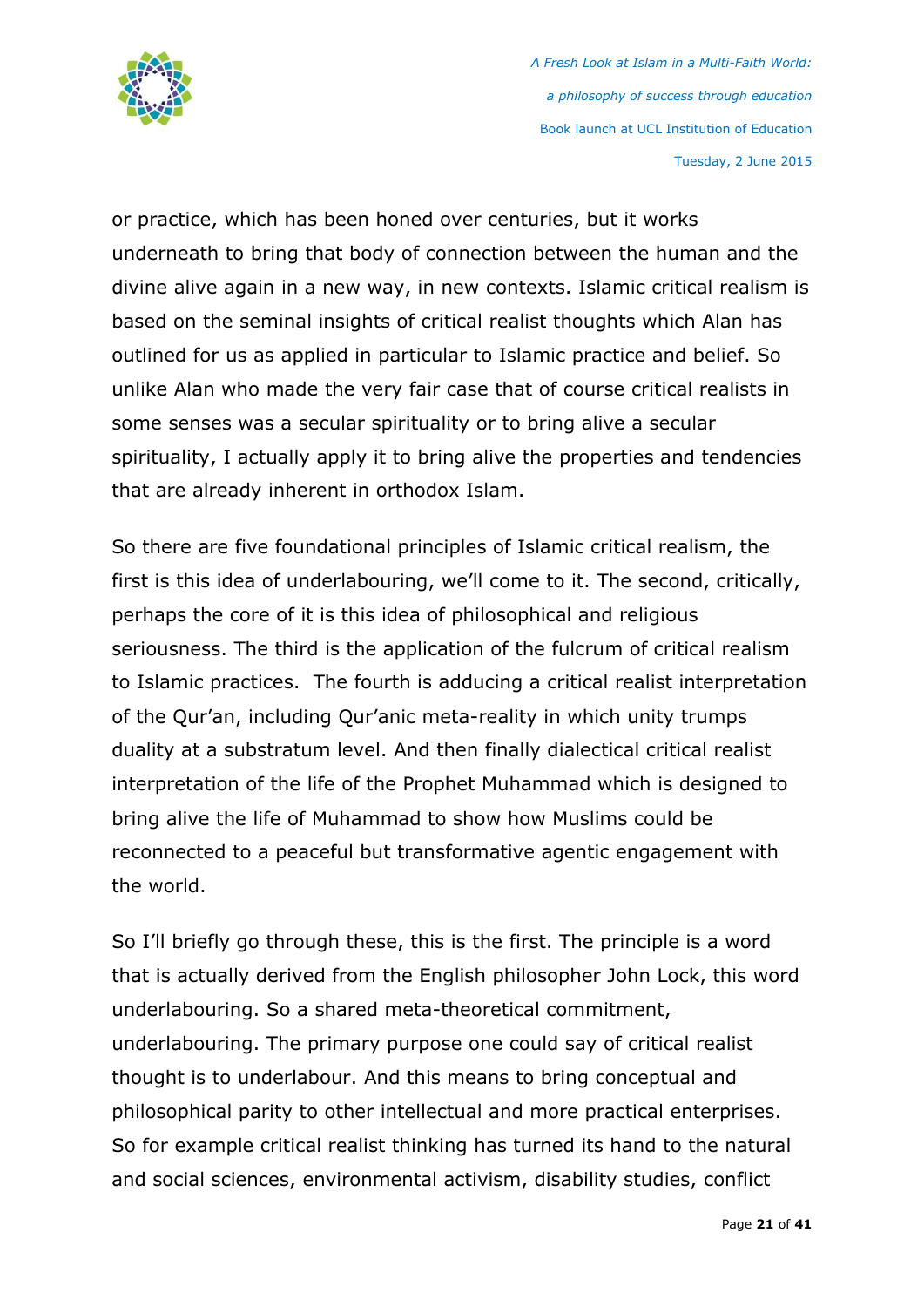

resolution, by clearing away erroneous and redundant philosophical concepts that lie in the path of knowledge.

This philosophical commitment to, in Lock's words, clearing the ground a little and removing some of the rubbish that lies in the way to knowledge, and to a comprehensive conception of practices of human flourishing is precisely shared by Islam and its tradition of philosophy, both Kalam which is more theological and Falsafa which is more philosophical. Within this tradition brought together of Kalam and Falsafa theological philosophy, Islamic critical realism aims to provide an intellectual bridgehead between the post enlightenment intellectual conditions of modernity and the revealed principles of Islam by clearing away unnecessary, un-Islamic dichotomies such as Islam versus the west, natural science versus religion, that set up the intellectual conditions in which demi-reality, that is to say highly causative falsehood, prevails. And this ideal of demi-reality is very important in my book and as Mervyn said it's a way I think that Islamic tradition can contribute to the body of critical realist thinking.

So the second principle is the idea of seriousness. That is to say that Islam and critical realist philosophy are both philosophically serious. That is to say they demand a knowledge practice consistency which is essential to their very nature. So Islam is serious because once you have committed to a doctrinal believe you have committed at the same time to a set of practices, for example, the so-called five pillars of Islam. It is the balanced interpenetration of practice and belief that in Islam is believed to generate the human relationship with God. So the phrase for example in the Qur'an, ((0:44:37?)) those who believe and do right action are connected by a particle ((Wu?)) which indicates and intrinsic partnership between practice and belief and also an extrinsic relationship.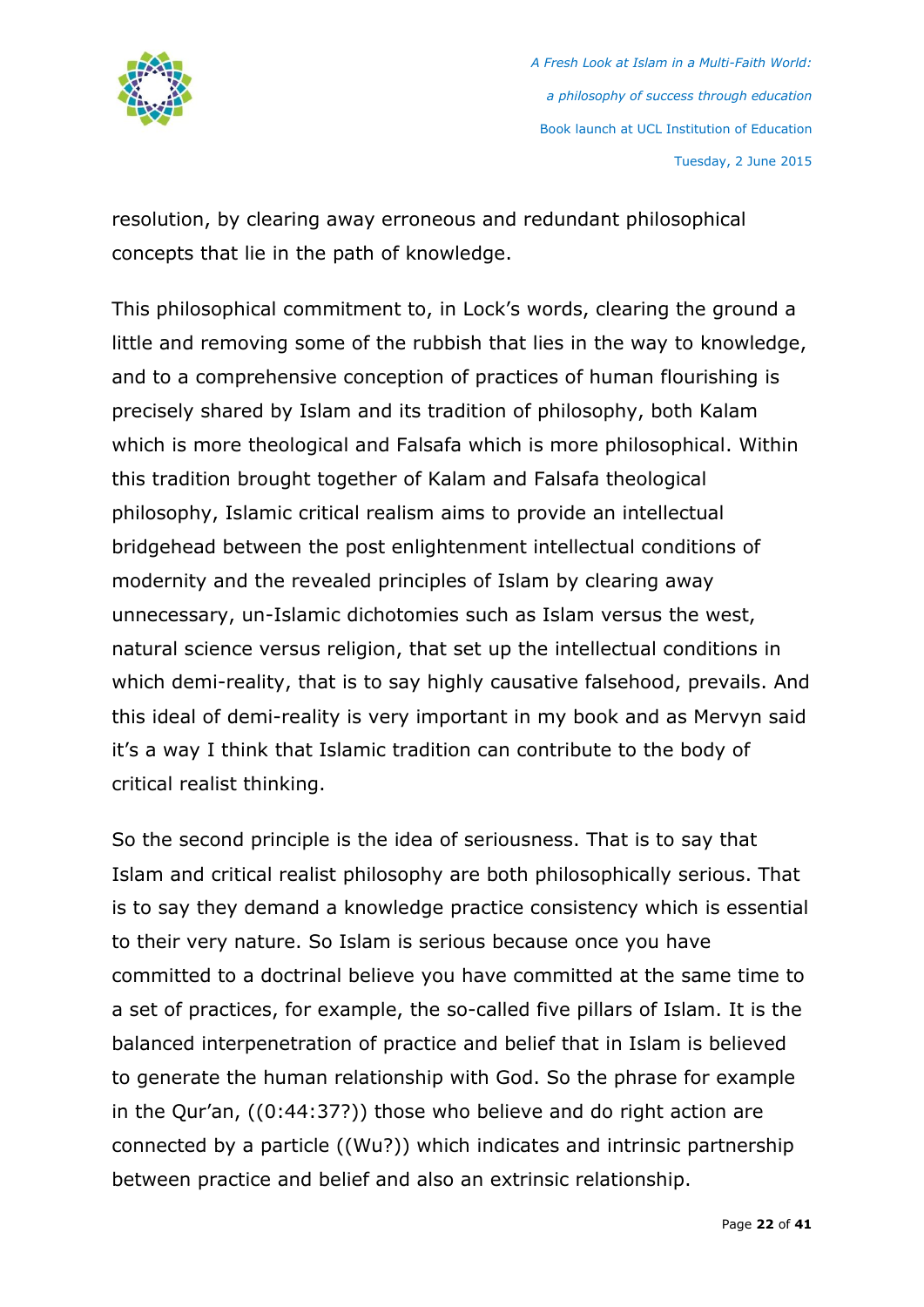

Similarly critical realism from Bhaskar's earliest imminent critique based on the intelligibility of experimental activity, which I won't go into today but it's outlined in the book in full, has demanded philosophical seriousness in knowledge practice consistency roughly speaking Hume's denial of the ontology of causal laws and deep natural structures, led him to a position where he could state, there is no reason why he should not leave a building by the first storey window. But of course if that was a serious position Hume should have done it at least 50% of the time and he never did this. Thus Humian actualism and modernist derivatives of it extrude thoughts from the experience of the world and are therefore philosophically unserious. Likewise extreme Islamist interpretations of Islam do exactly the same, the extrude Islam from the actual conditions of contemporary life and are therefore unserious.

By contrast the marriage of philosophical and religious seriousness is at the beating heart of Islamic critical realism. The reclaiming of philosophical and religious seriousness by young Muslims is a key to the recovery of a contemporary world view that is consistent with Islamic practice and an Islam that is critically consistent, rather than conformatively consistent with the conditions of modernity.

So the third principle is the fulcrum of critical realism namely the interrelationship of the principles of ontological realism, epistemological relativism and judgemental rationalism as applied to the dimension of the spirit and God.

So ontological realism, roughly speaking ontological realism claims that being exists independently of knowing in the natural world and in the social natural world that being exists relatively independently of knowing in that once one comes to know people and humans and structures rather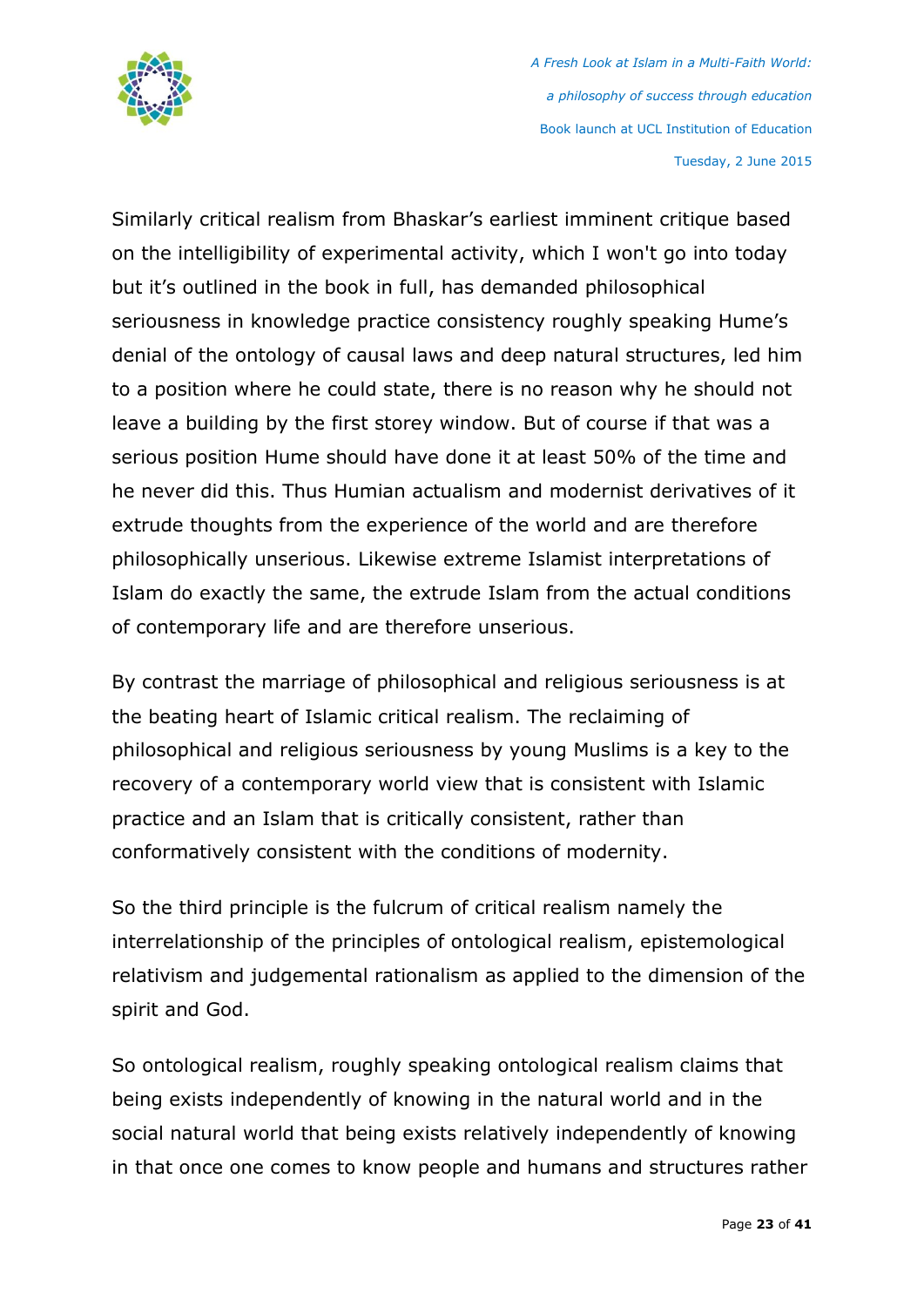

than objects that act of knowing changes things. However in the spiritual dimension we can say by analogy of application that God can be said to exist, or indeed not to exist, independently of our knowledge or belief in Him or indeed in the circumstances Her. By analogy unseen spiritual reality such as the human and divine spirit or the divine will can exist and be allowed to exist philosophically independently of our knowledge or belief in them. Ontological realism philosophically about God does not claim a ((preoria?)) that God exists although of course as a Muslim I believe that He does but the fact and realities of existence are not dependent on our knowledge of Him. Therefore ontological realism about God makes God talk philosophically plausible in the classroom and indeed in many cases necessary.

So ontological realism of its nature necessitates epistemological relativism and in this scheme of Islamic critical realism epistemological relativism pertains to different faith traditions and traditions within traditions and different individual points of view within traditions that all direct their gaze upon the ontological realities of faith. In this understanding all interpretations of the ontology of faith are subject to radical human fallibility and have the potential to be wrong which does not affect the ontological reality of the phenomena to which the traditions pertain. In other words by the principle of epistemological relativism the fact that God has been known differently does not mean that the God that is know is different. The fact that God and his words, if they exist, have been interpreted wrongly does not imply that God does not exist. Critical realists call this conflation of being with knowing importantly which the book explains, the epistemic fallacy.

And finally within this application the connection of ontological realism with epistemological relativism necessitate judgemental rationality. In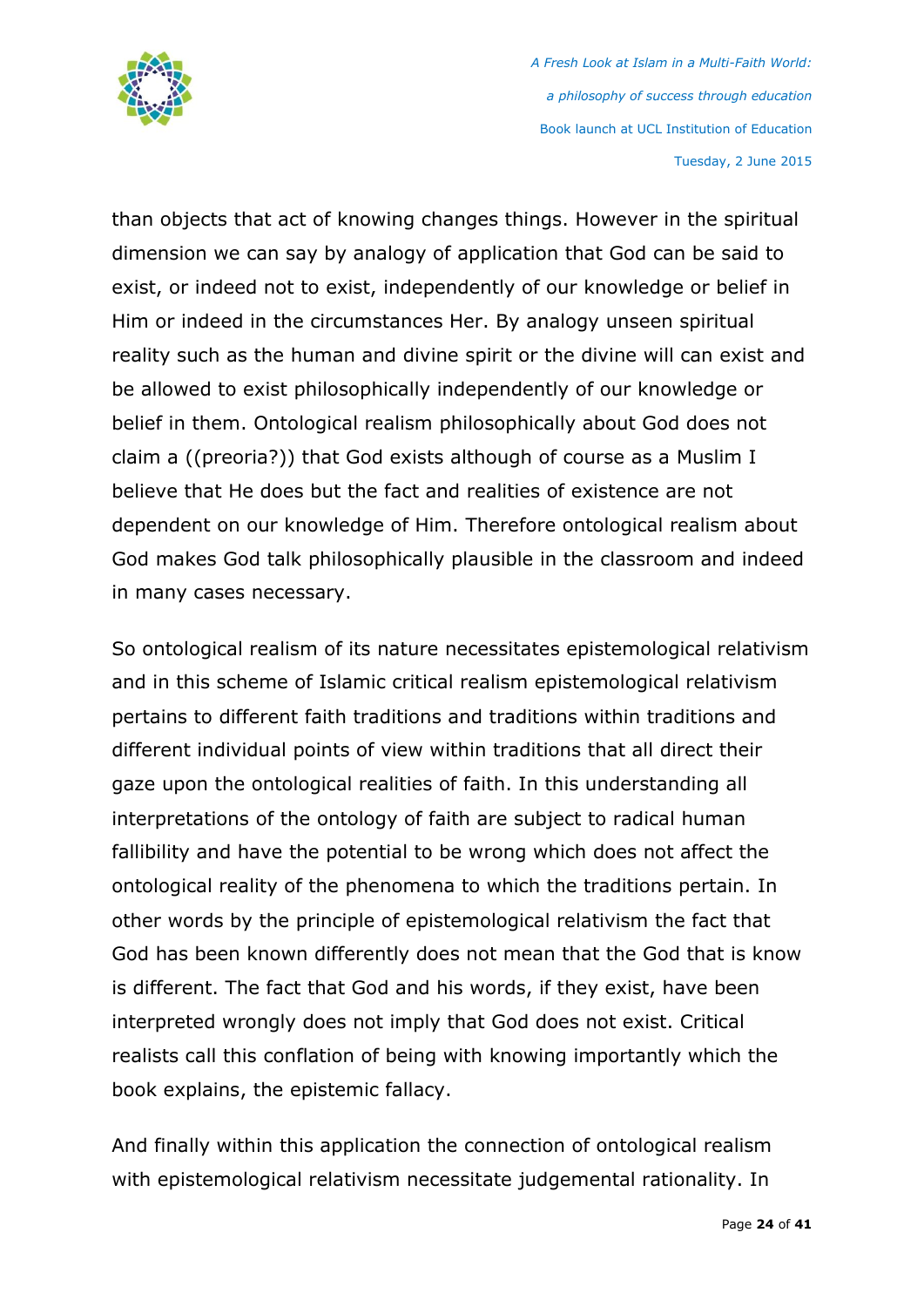

other words there exist, or can be discovered, coherent rational, emotional, experiential grounds for choosing or justifying one mode of spiritual access to these divine realities, as opposed to another. It is therefore possible with this fulcrum of critical realism both to claim that God has accessed and revealed his being through a variety of traditions to choose or commit to one tradition as opposed to another whilst drawing on the insights of other faiths. In the perennialist language we can allow using this framework for the fact that many paths do indeed lead to the higher truth, to the absolute and to God, without thinking or claiming that they are equally effective or truthful routes. And this is obviously important for children from particular faith backgrounds because you don't want to leave them just thinking that all religions are the same both morally, ethically or alethically. It is a framework which I believe can potentially engender ontological confidence in children and depth together with epistemic and interpretive humility in Muslim and other children.

This explanation of the fulcrum of Islamic critical realism gives us the fourth principle and this is that the Qur'an, the revered book that Muslims turn to for guidance, can present a critical realist vision of the universe. For example we can take the Qur'anic verse, in the creation of the heavens and earth and the alternation of night and day are signs for people who have used their intellects, the famous Qur'anic verse, and this verse perfectly describes the relationship which I've just outlined between ontological realism in the creation of the heavens and the earth and the alternation of night to day, epistemological relativism are signs and judgemental rationality for people who use their intellects. Islamic critical realism reclaims the fact that critical rationality is a core an essential quality of serious Qur'anic belief and approach to the Qur'an. Unthinking belief or blind following is not an Islamic state of mind.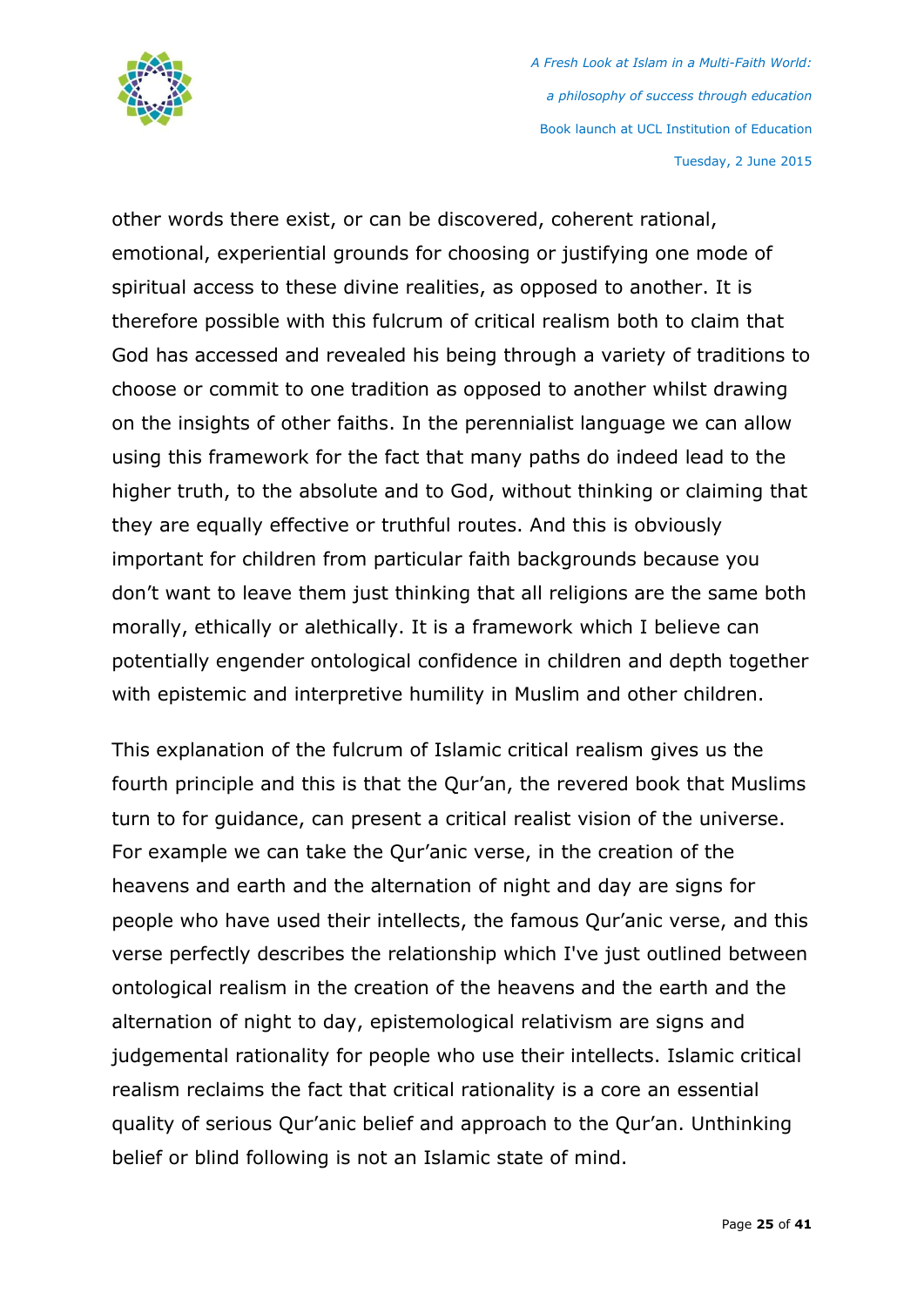

And the final basic principle that's outlined in the second section of the book, in order to revitalise and underlabour for Islamic practice, is the idea that it is credible to make the claim that the Prophet Muhammad's mission in the world was critical realist in that he applied Islamic teaching to transform social structures, for example, tribes, which he recognised were real and existed prior to individual agency and yet that they were open to radical human agentic transformation. Indeed one can describe the prosecution of this transformative mission as a paradigmatic exemplar of the dialectics of critical realism enacted in history.

So very briefly we have the first moment that Alan described earlier, the moment of non-identify of differentiation, of distinction. And in this period of Muhammad's life belief was distinguished from unbelief for example and social welfare was distinguished from social neglect and malpractice. However this led at the second stage to absence so there was an absence, non-identity with tribal beliefs led to an absence of status, a persecution and indeed the absenting of Muhammad of his community from the very society of Mecca.

However this process of absence in itself generated the third stage, the period of totality through emigration when the Prophet Muhammad moved his community to Medina where the entirety of the Islamic paradigm was established including patterns of worship and daily behaviour ibadat and ((Wahamalet?)) in Arabic. And in this period the solidarity of all people of Abrahamic faiths was made constitutional within Islam.

And finally this stage, this dialectical moment gave way to the fourth dimension, the moment of transformative praxis when the Arabian peninsula was transformed from a region based upon tribal differences to one connected through being a community of faith.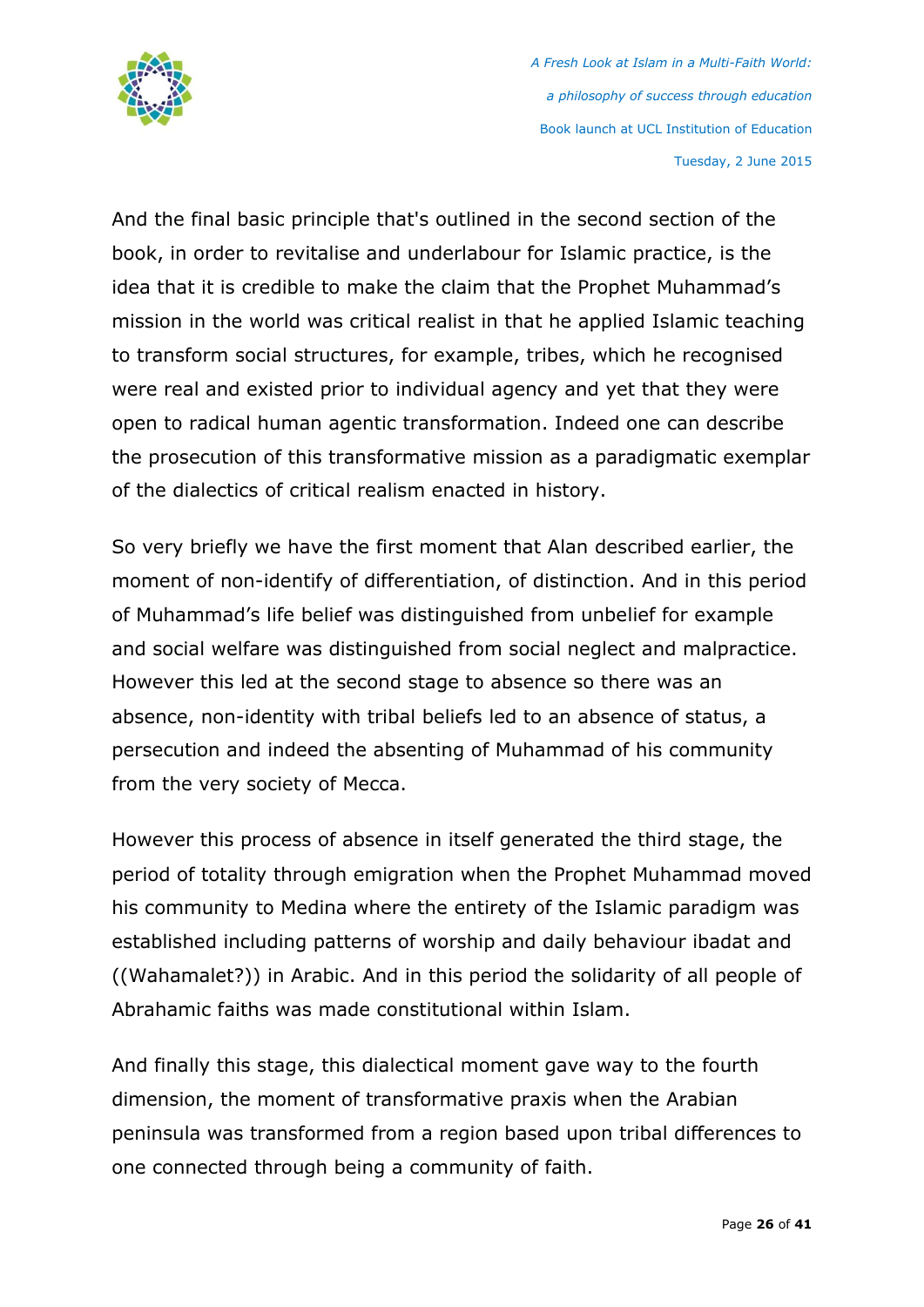

This example of Muhammad thus delineated it can help young Muslims understand that a peaceful engagement with transforming society does not mean to be consigned to passivity, persecution or marginality.

So the third section of the book, and since we're in an education context, and I hope maybe there are some history teachers here or religious education teachers, deals very much with how this theory can be applied to create a connected and serious humanities education.

So let's briefly look at one idea that comes out of that section, using again this fulcrum of critical realism: ontological realism, epistemological relativism, and judgemental rationalism.

So in RE this philosophy is funnelled down to create a pedagogical framework. So ontological realism becomes spiritual being. Epistemological relativism becomes spiritual knowing and understanding and judgemental rationality becomes spiritual deliberation, experience and commitment.

These in turn are accessed through three pedagogical modes. In the extra-faith mode the teacher introduces the child to looking at the fields of absolute concerns, independently of any sort of religious commitment, or lack of it indeed. Religious phenomena, metaphysical realities, things that are claimed by religions to exist are introduced to children. And this mode of understanding can bring the entire classroom within the field of absolute concern. This gives onto the inter-faith mode, which is the comparative mode of exploring different religious phenomenon from the point of view of different faith traditions and positions within traditions – this mode of course has received a lot of attention over the last 20 years. However for this to be a serious and connected provision it needs to be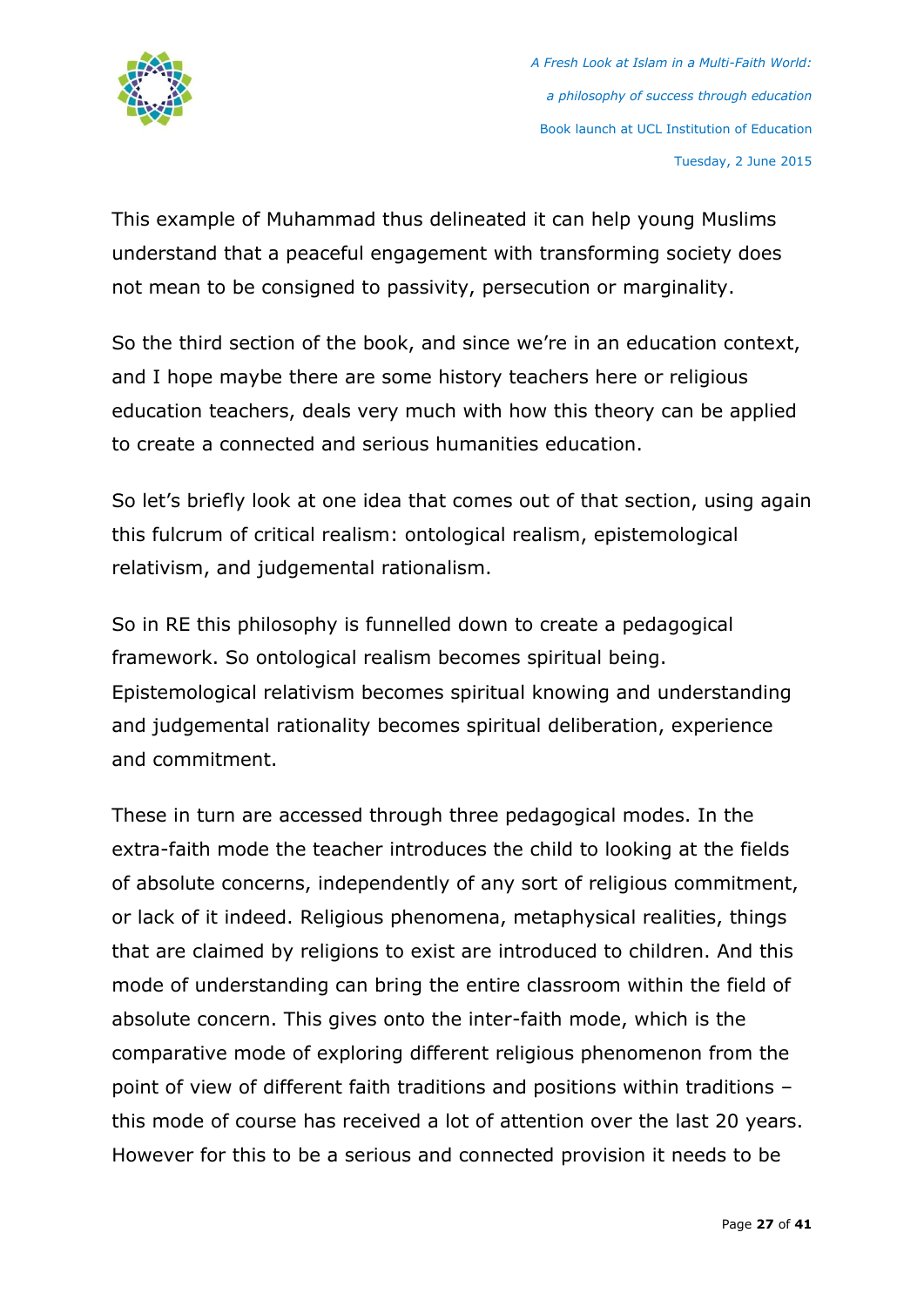

brought alive through the intra-faith mode. And the intra-faith mode is the mode for exploring in depth religious experience for children bringing their own experience of the absolute into the classroom and for allowing them and giving them the critical tools to make personal decisions and judgements about the things that they believe. It's the relationship of these modes which can be the basis of a serious religious education.

So if we look at the idea of the afterlife, in the extra-faith mode we could discuss the nature, if it exists, of an afterlife in religions. Is there any empirical evidence for it? If it did exist what would its nature be? In the inter-faith mode we can look at different conceptions of the afterlife – heaven and hell, garden and fire, so on and so forth. And in the intra-faith mode we can say, "What does it mean to believe in the afterlife? How might such a belief affect the world as we live in it now and here? And by what criteria can someone judge the plausibility or lack of it of different conceptions of what happens after death?

This framework can be the basis of an RE that both does justice to the faith of young people and engenders in them epistemic humility with intellectual curiosity and the ability to learn from the other.

This can also be a framework for exploring highly contentious issues such as the role of martyrdom in violent Jihadist extremism, without stigmatising or singling out a single faith community.

So if we look how the same fulcrum could be applied to history education. So ontological realism in a history education provision means providing a broad interconnected ontology of events as they have happened in the past. They really did happen and they were massive, they were vast, they were interconnected. And especially in terms of a relatively narrow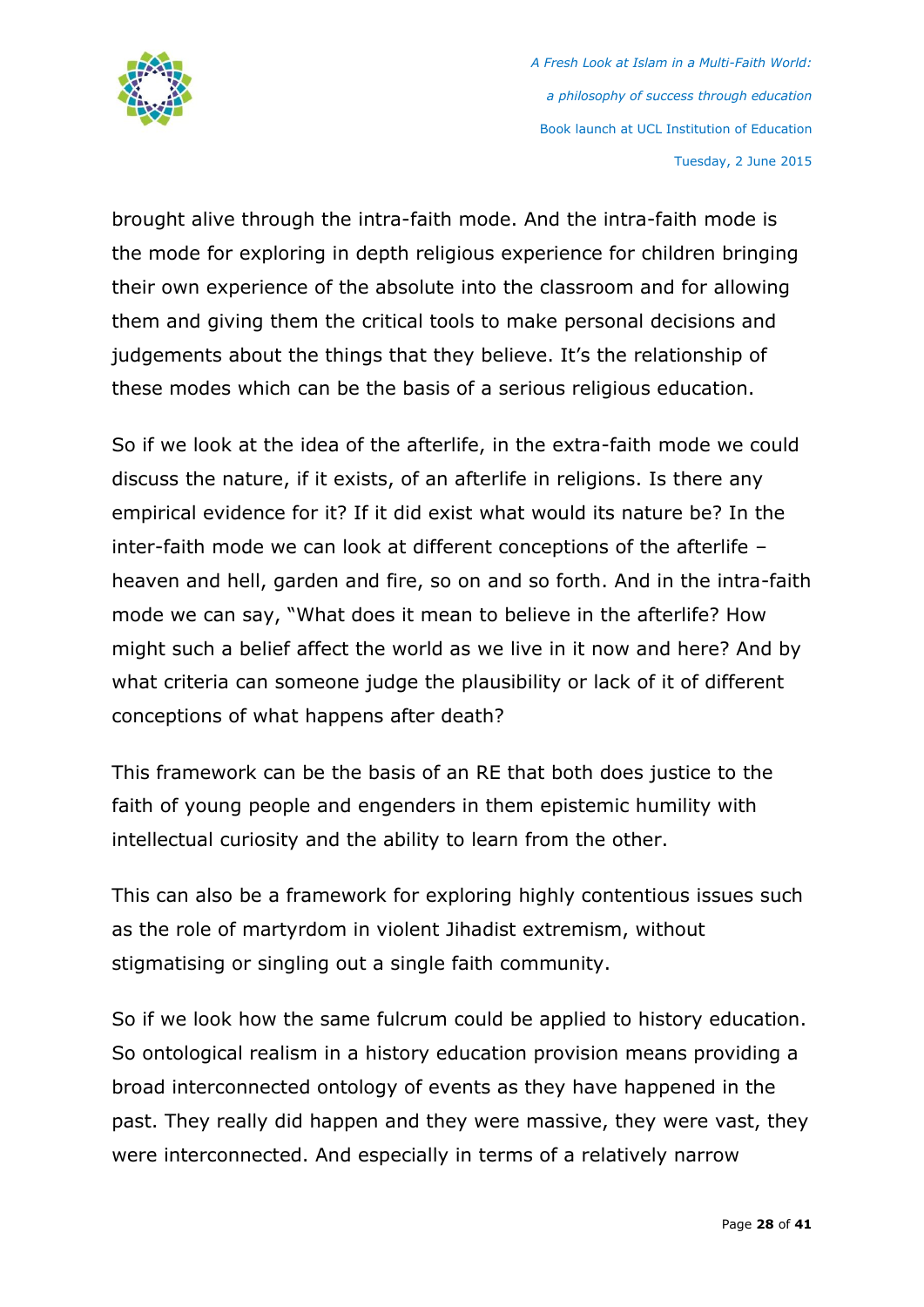

national curriculum that we now have it means absenting what I theorise in this book as the absent curriculum.

The absent curriculum is everything that could have been but has not been included in the teaching of history in a classroom and it exists at the level of national syllabus, of departmental schemes of work or what happens in the classroom from the departmental schemes of work. And it's critically important if we are to create an ontologically embracing historical provision that these absences are absented to create a greater totality of provision. However this ontological realism is connected to the necessity for diverse interpretive perspectives and indeed these need to be brought to life themselves by rich and varied pedagogies, school visits and so on and so forth, and introducing children to the possibility of historical decision-making and the criteria of critical plausibility.

This framework can be one tool for enabling a historical provision that is more socially inclusive because it is more ontologically embracing and epistemologically challenging. It can provide all children with valid and interesting points of access on our national history and on the history of our interconnections with the rest of the world, including vitally at this time the Muslim majority world.

It can also be applied in citizen education. In the extra-systemic mode we ask the big questions, what is the nature of governance? What is a citizen? Let's not assume anything, let's throw it all up for grabs. What does it mean to be a civic part of any society?

In the inter-systemic mode we can say, what are the different types of government and citizens? How do they compare? We could introduce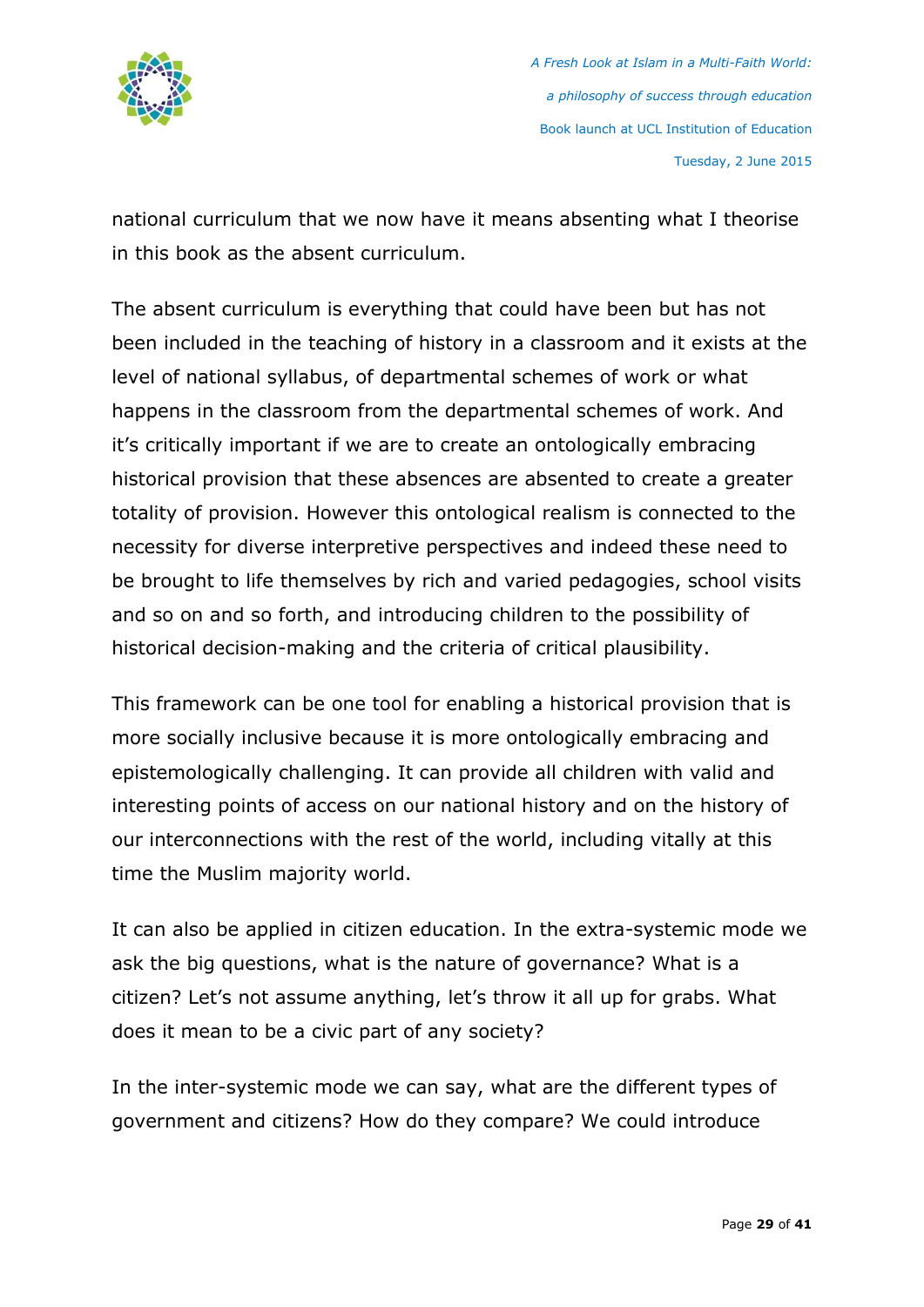

children to democracy of different types – to oligarchy, to theocracies, to any number of hybrid versions of these things. How do they compare?

And finally we can say if we are to plump for liberal democracy, what is in its central nature that makes it better than other things? Let's not assume a priority that it is, let's get buy-in from children to democracy on their own terms and let's allow Muslim youngsters to see how the frameworks and traditions of governments that have existed within Islam can enrich and cross-fertilise and find a place within democratic systems.

So finally there are four big things which I think the book expounds and articulates which I would like you to maybe think about and if you are to get the book to reflect upon. The first is the claim that the spiritual dimension is one real component of an articulated, holistic ontology of human being along with the intellectual, emotion, civic, instrumental dimensions, the spiritual dimension has to be accounted for in education. This spiritual dimension requires a serious humanities education if this dimension is to contribute properly to human flourishing.

The third point is the absence of a serious philosophy of Islam has hindered the relationship of Islam with modernity. And the final point, and I think it's an important one, is given the presence of a theological philosophy such as Islamic critical realism and Islamic critical realism claims no monopoly on the theological philosophical enterprise, and if it, with its attendant application through humanities education, Islam and Muslims can both benefit from and be beneficial to the just critical operation of liberal democracies and indeed other types of society.

So thank you very much for listening and now we'll have a discussion.

((Q&A 1:00:32 – 1:09:20))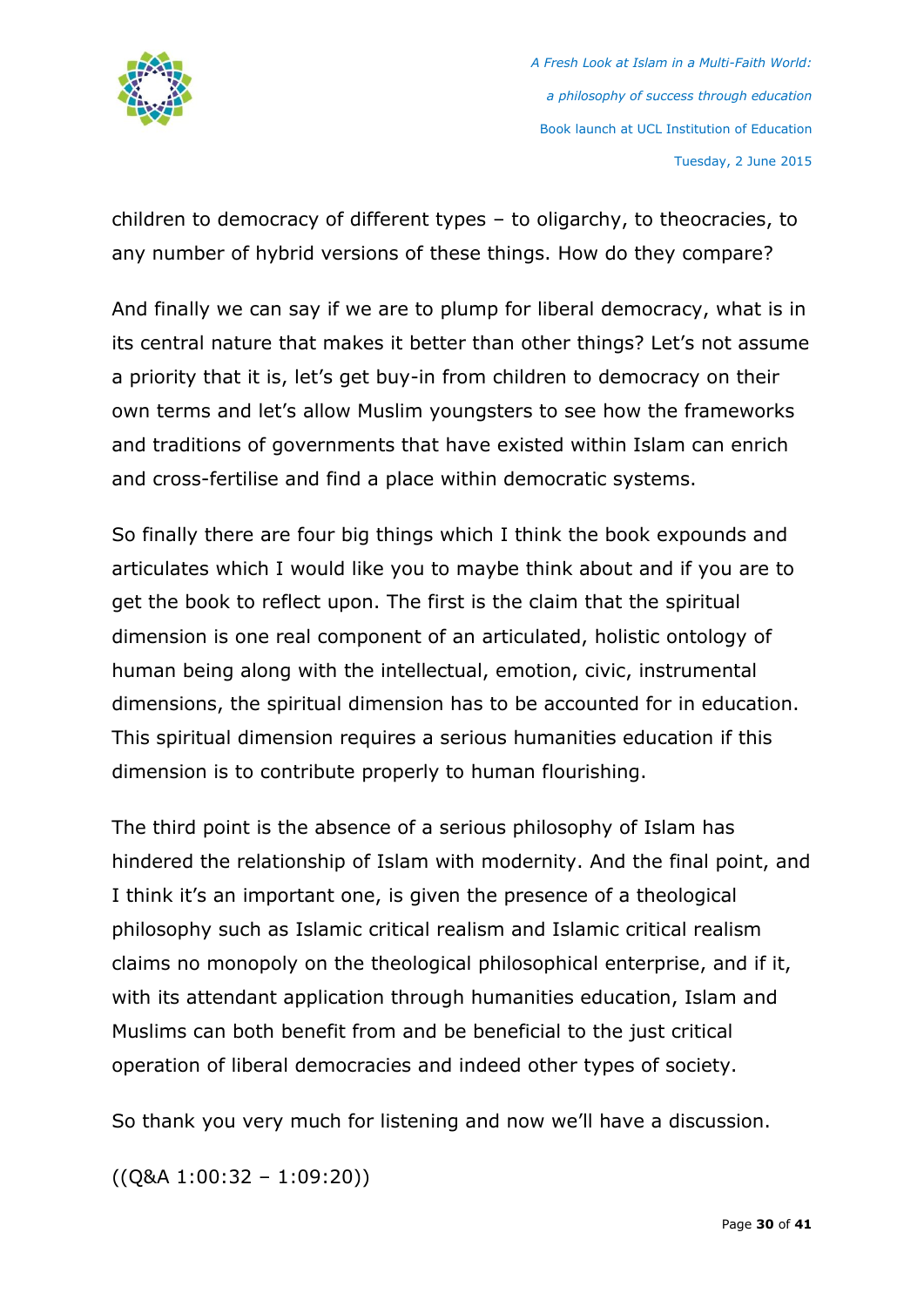

### TIME STAMP: ((1:09:26))

Rabbi Nissan Wilson Senior Rabbi Redbridge United Synagogue

One of the things that Roy [Professor Roy Bhaskar] used to like to do was to make introductions and one of the first people that he introduced me to was Matthew. And he said, "Well you two must talk," and I thank Roy for making that introduction and certainly from looking at your book and preparing my thoughts for this evening it's been a very enriching experience and I very much look forward to continuing this discussion because this has shown me just how much we have to talk about.

In a farewell address to mark his retirement in 2013, after 22 years as Chief Rabbi of the United Hebrew Congregations of the British Commonwealth emeritus Chief Rabbi Lord Sachs addressed what he believed to be the greatest challenge for Judaism today and I quote from the accompanying pamphlet which was tellingly named *Judaism Engaged With The World.* "Today the two most powerful movements in Jewish life are assimilation and segregation. Jews are either engaging with the world at the cost of disengaging from Judaism or engaging with Judaism at the cost of disengaging from the world. Assimilation and segregation may work for individuals even large numbers of them but it cannot be the way for the Jewish people as a whole, not only are they dangerous they are a failure of nerve in the Judaic projects.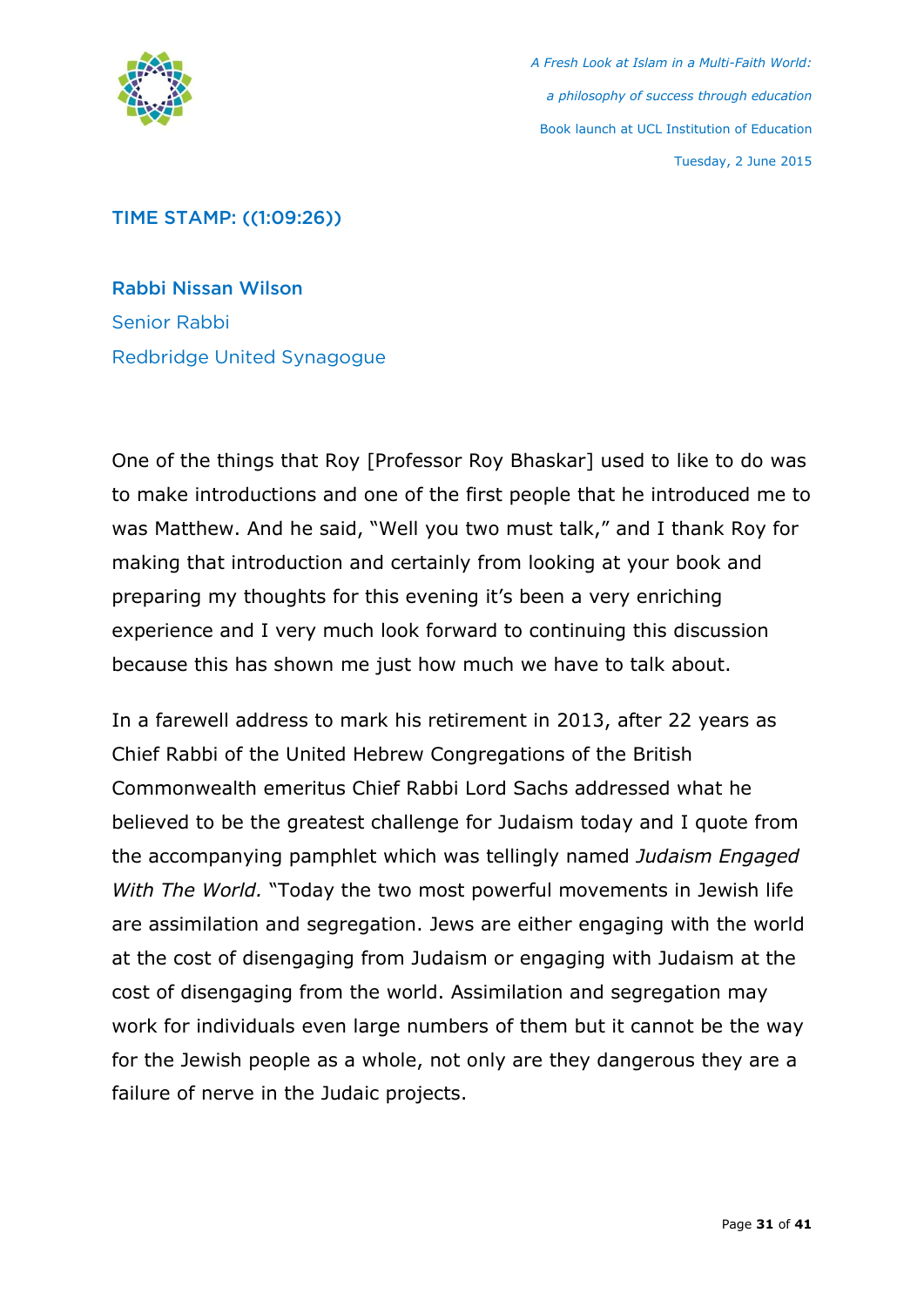

Can it really be that Judaism has nothing to contribute to society and to the world? Are Jewish faith and practice so fragile that they can only be sustained by being screened from all contact with other cultures?

So the greatest challenge for Judaism is that of contemporary relevance. And through my own education and background I've seen arguably successful working models amongst the segregationists and it could and has been argued that Judaism is alive and well amongst the segregationists and that there are communities that are flourishing. However in my professional life for the most part I've worked as an educator and religious leader with Jews whose identity is largely shaped by western liberal values and who are much more susceptible to complete assimilation than they are to segregation. And so if the Jewish community is not to be the batten down the hatches or allow its young people to disappear into the ether it must consider embracing those contemporary values and bringing them into a dialectic with theology and religion. The difficulty with this for educators, whether religious leaders, parents or of course RE teachers is that with young people religion often does not really stand a chance. And there are two reasons for this, the first is that the permissive values that are essential to a liberal polity are naturally enticing to young people are often keen to embrace any form of freedom or anything that promises freedom of any sort. And the second reason is that the liberal discourse is the dominant discourse in contemporary society.

So like Matthew I believe that for Judaism as well the answer lies in part in finding a philosophy that's capable of underlabouring the beliefs and practices of a religion, in this case Judaism.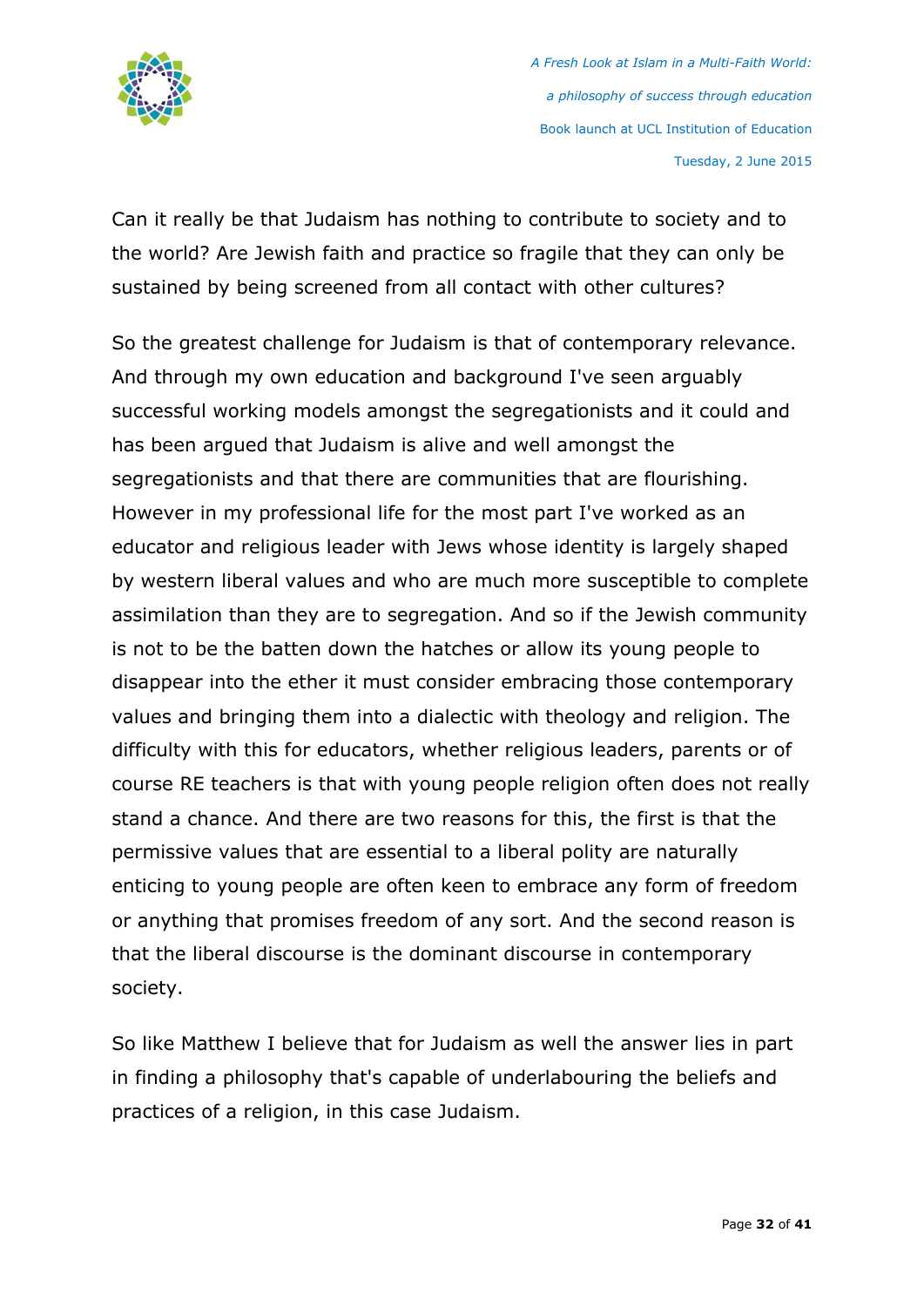

So what can critical realism do? A worthy research project would be to work through Matthew's book and highlight which part could easily be applied to Judaism and Jewish education, perhaps three different highlighter pens: green, red and yellow; yes, no and don't know, or needs further research.

I haven't done that yet. I only just thought of it. But here are a few pointers. Judaism would be very much at home with the critical realist holy trinity – I know that sounds odd, Matthew has very kindly renamed it as the fulcrum which means that I think Judaism would be even more comfortable with it. Over the past couple of years I've used the basic principles of the trinity, or the fulcrum and introduced it to my students and I believe I've received quite a positive response. Shall I call it the trinity or the fulcrum I'm not sure?

# **Mervyn Hartwig**

Call it the fulcrum because there's an example, now here we have a contribution to critical realism because I think Roy was, when he christened it the Holy Trinity he was punning on absence but he forgot about the theological situation. Not everybody accepts the Trinity so fulcrum is probably a better name.

# **Rabbi Nissan Wilson**

Okay.

# **Matthew Wilkinson**

It's official

# **Rabbi Nissan Wilson**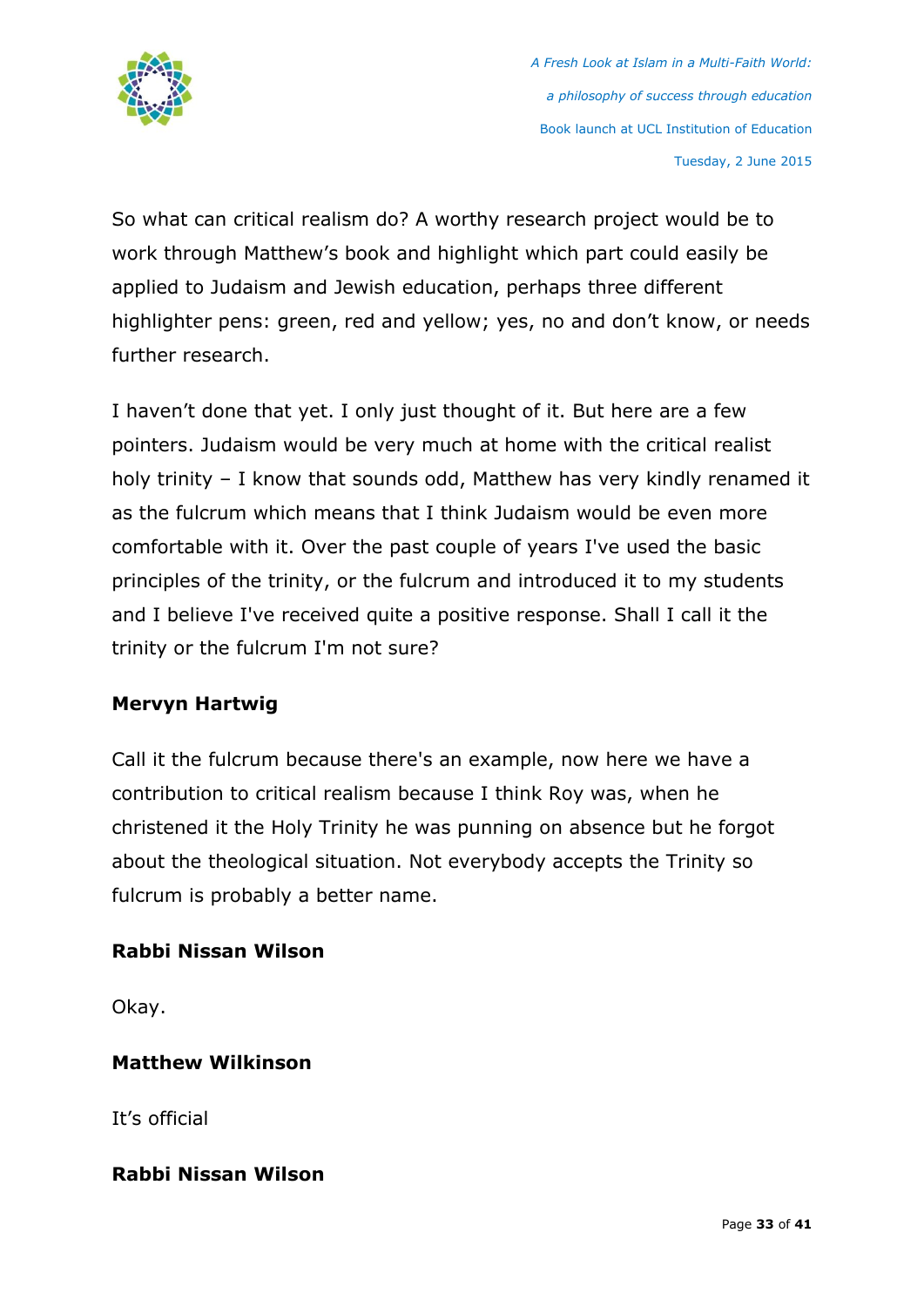

It's official. It's a shame about the irony that's now been lost but if it does its job better we'll call it the fulcrum. It provides a way of understanding the world; maintaining strongly held beliefs while allowing the space for others to hold different beliefs all the while avoiding the pitfalls of relativism. Modern Jewish scholars have pointed out that the etymology of the Hebrew word amanah which is usually translated to faith actually doesn't mean blind faith but really implies, and a close look at the etymology really implies that what it means is rational trust. And it means living a life almost of seriousness, but living a life with full commitment but that is based on rational belief, that is based on rational trust. In other words judgemental rationality.

In its simplest form the fulcrum is a strikingly simple way of underlabouring for a Judaism engaged with the world, to use Sachs' phraseology. I should also add here that perhaps above all I see critical realism as providing a framework or a methodology or underlabouring for emancipatory social research. A critical realist approach allows for a critical analysis of the value dependent perspectives of both lay persons and researchers. The need for reflexivity is well understood by critical realism being implicit in the critical realist understanding of epistemic relativity. The researcher must know that her knowledge is socially produced, value-dependent and always open to revision.

Judgemental rationality though mediates this relativism by accepting that there are good reasons for accepting some beliefs over others and what follows on from this is the possibility of what is termed in critical realism, explanatory critique. This is a form of critique whose aim is to understand why a false belief is held, by identifying what social structures are prevailing factors in sustaining a particular belief it is possible to go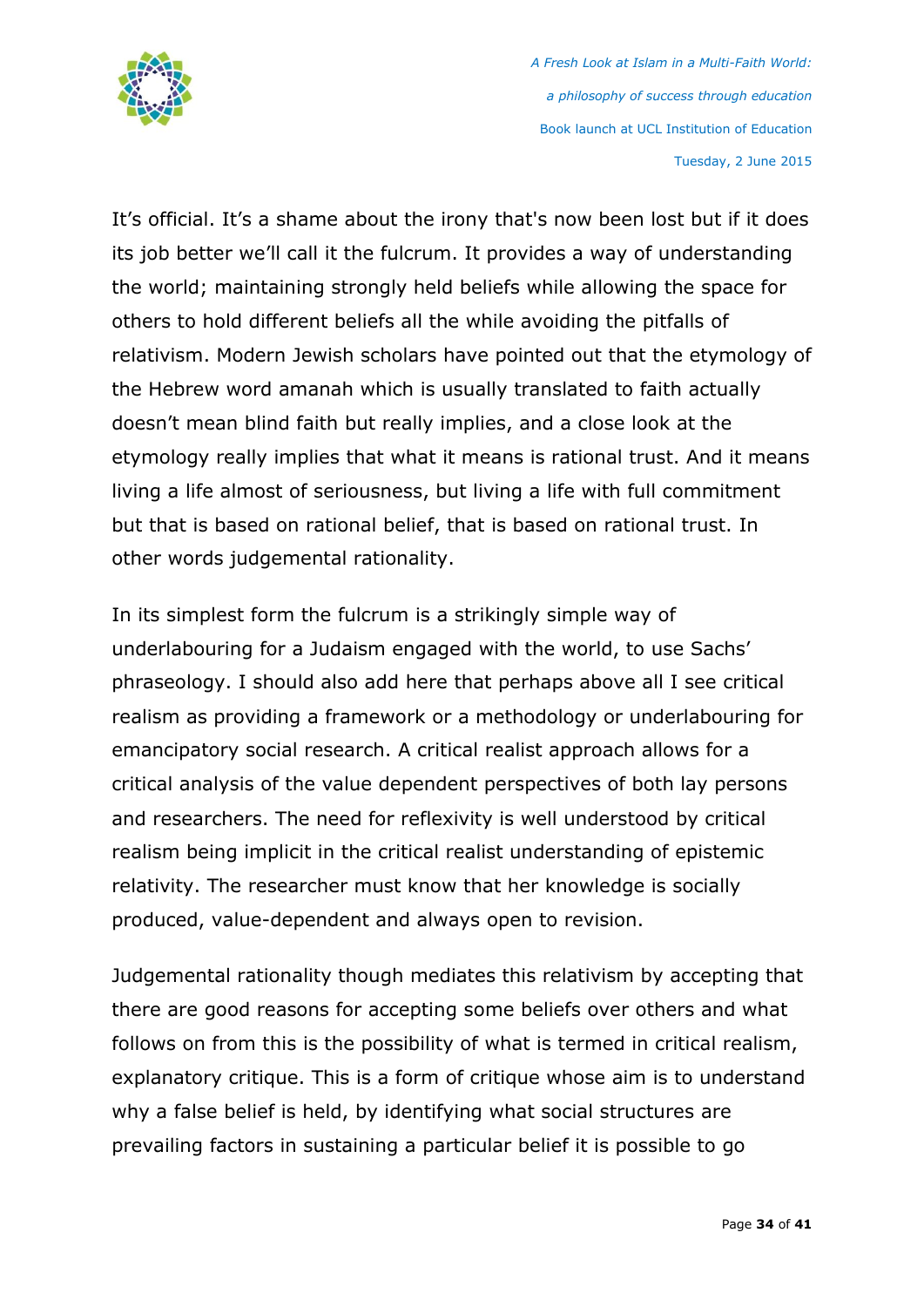

beyond a philosophical critique of a belief and consider what structures might need to change.

Just a few words about dialectical critical realism and the philosophy of meta-reality. There it really gets more complex. We had a discussion at a seminar last term, Paddy spoke as well, about Judaism's ethics and the critical realist ethics during which I highlighted some of the key differences. With regard to the philosophy of meta-reality we're getting into really difficult territory. Last summer I'd been attending the critical realism reading seminars and I'd been struggling with the philosophy of meta-reality, as I'm sure many people had, but approaching this from the perspective of the Jewish theological tradition I found many of the ideas intuitive but the overall structure had an attraction for me. My thoughts were somewhat crystallised when I attended a presentation by Andrew Wright at the ((1:17:08?)) Conference in July and Andrew outlined what he referred to as the epistemic commensurability and the ontological incommensurability of the philosophy of meta-reality and in that case he was referring to Christianity. But for example the questions Matthew referred to before ((1:17:24?)) referred to it as well, the God versus the absolute, are these the same things in Judaism and in other religions I'm sure as well the idea of thinking of God as a person, how does that square with the absolute and where the philosophy has a well-developed ontology how does that ontology compare with the well-developed ontology of Judaism?

To conclude I mean only to flag up these questions, as Mervyn said it's only an invitation to reconsider and I would perhaps highlight in yellow with a note to refer to Matthew's work and discuss with colleagues more knowledgeable than myself. I think that one of the great challenges in bringing together two very different traditions into dialectic is really one of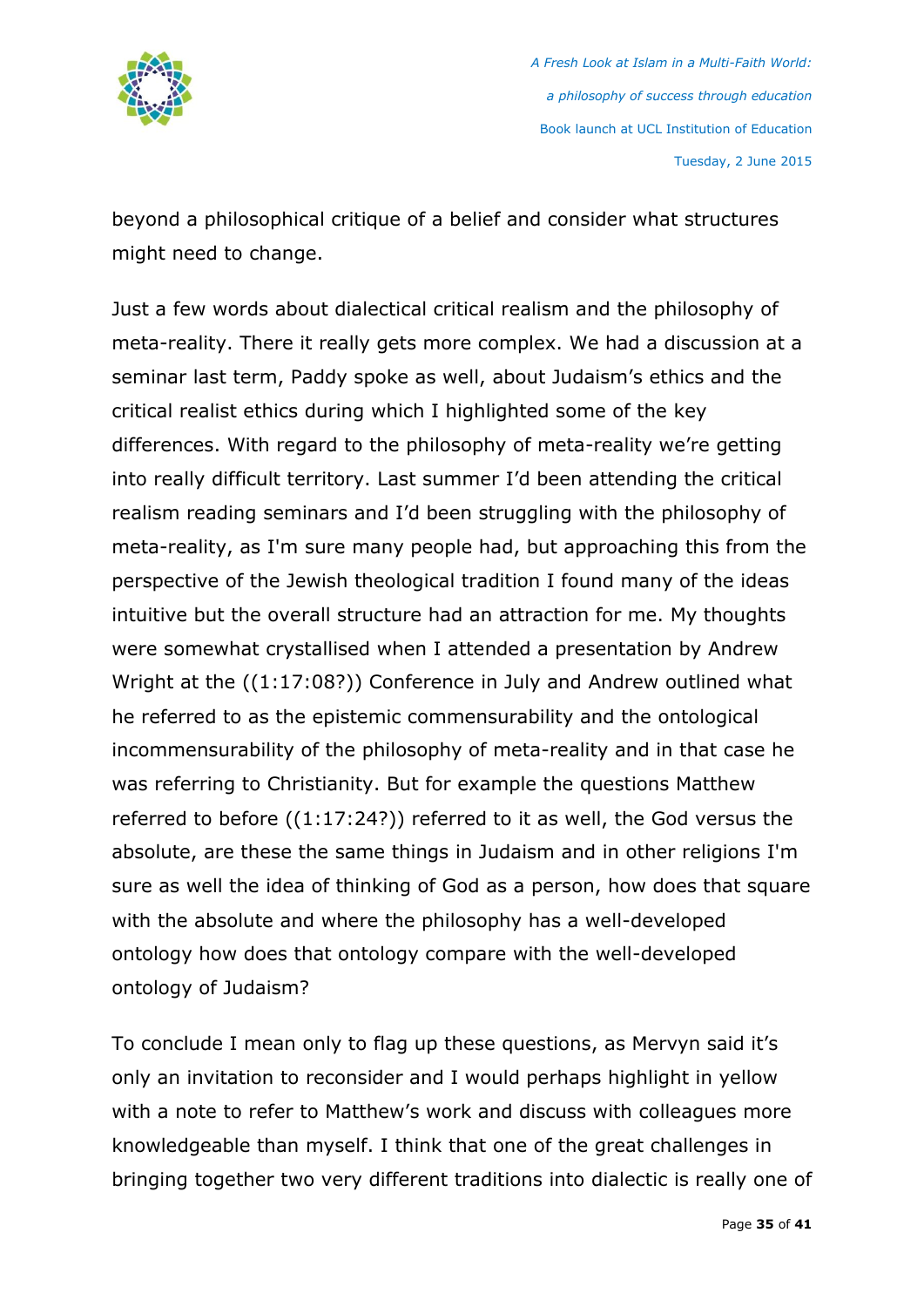

language, simply sometimes a philosopher and a theological may use very different words yet mean more or less the same thing. But also they may use identical words and phrases that mean exactly the opposite.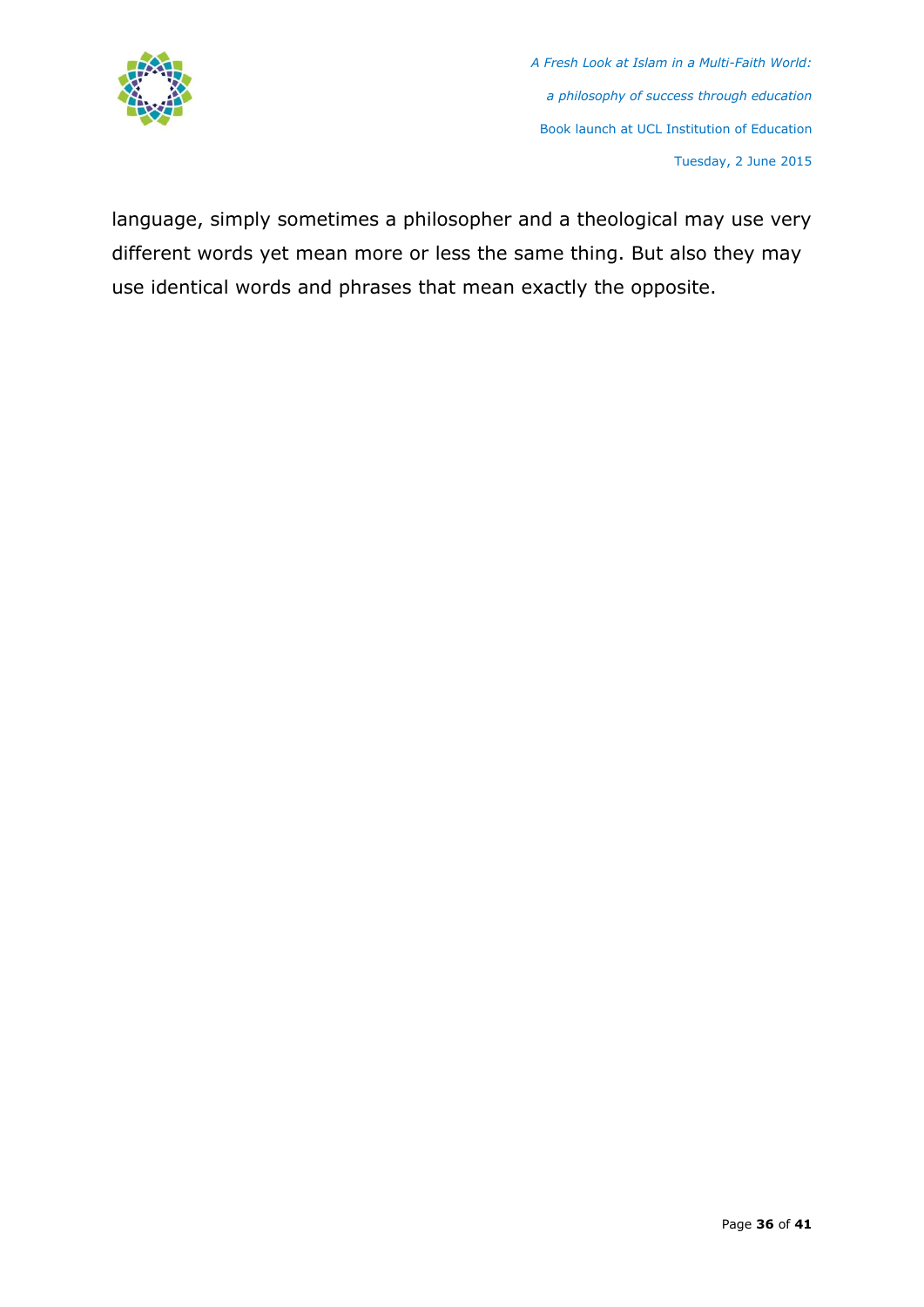

# TIME STAMP: ((1:18:36))

Dr. Paddy Walsh Deputy Director Centre for Research & Development in Catholic Education UCL Institute of Education

There are advantages in coming last you can pull on what you'd illprepared while you're listening. So I'm down for two things really history as piety and critical realism and Christianity. I may start with the latter critical realism and Christianity. And I should say that I acquired through nobody's fault but my own, the book, just yesterday so I by no means have read it all but I did read first chapter one and the chapter on history. And I was immensely impressed with the programme that is laid out in chapter one, really and as he says, and as has been commented on critical realism brought to the service of the interpretation of the Muslim faith and Islam Muslims in education. So here we have the birth of a philosophy or if you like philosophical theology and of a philosophy of education.

Now I really dig philosophy in education I mean I've devoted a lot of my life to philosophy of education and what I would like to say, what would be of interest here with reference now to Christianity, is we have in this building a centre for research and development in Christian Catholic education actually and it produces a journal, the first ever international journal of Catholic education International Studies in Catholic Education, I think it's called, and meant to bring in a copy for illustrative purposes an d one of the projects of this journal which has been running for about eight years, is to accumulate articles towards a philosophy of Catholic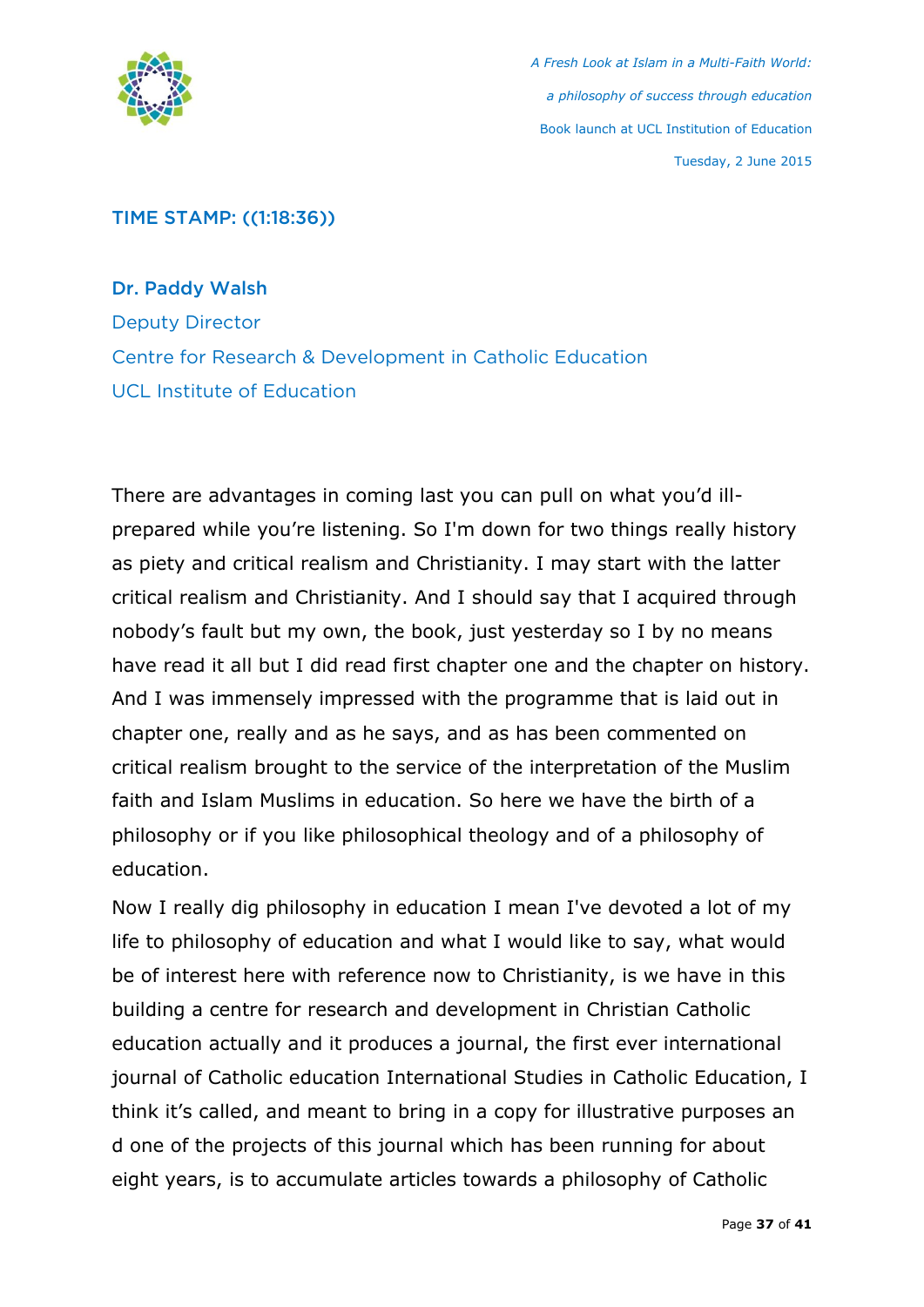

education, a contemporary philosophy of Catholic education. One of the things that has turned up in looking into what's available in the literature on this is a prescription of what such a philosophy of education should contain or what its characteristics should be. And I'm going to list them. The writer at the time was basically noticing the advantage that Dewey had, who really invented philosophy of education over others who maintained antipragmatic or realist positions and so on in that there was a very close connection between his philosophy of education and his progressive educational practice. One translated easily into the other. So in an effort to gain that advantage back but associated with a realist epistemology rather than a private is one. This writer was saying a good philosophy of Catholic education should have the following characteristics. It should be concrete and by concrete he meant in close association with educational work and educational workers. And that obviously includes schools of teachers but I am reminded by Matthew and what he says later, it also includes things like the mosque or the church, it also includes parents and education at home. So that's one characteristic it should be concrete.

Another is it should be contemporary because education is always concerned with bringing youngsters up to the contemporary level. Thirdly it should be, in the case of Catholic schools, it should be Catholic. Therefore it has to include theology along with philosophy. Fourthly it should be in creative and critical interaction with the human sciences. Now are you ticking these off in reference to what Matthew's been doing? Because I was doing that as I read that first chapter. Finally it should be historically aware, and this by the way is one single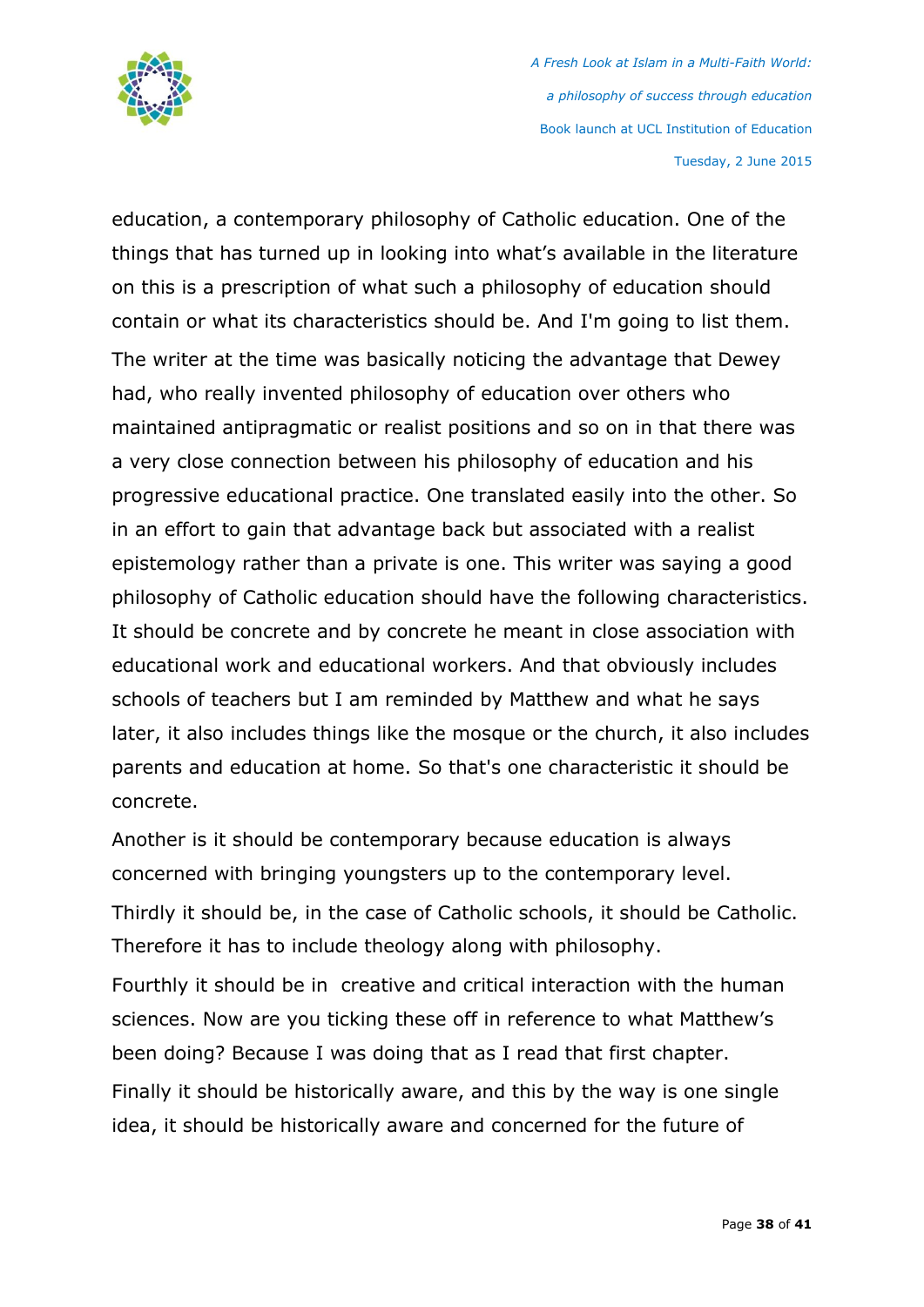

humanity and the planet and the model that is proposed by this writer who is a Catholic writer, is Karl Marx. Marx's interest in the future. So there are some five, or is it six, I've forgotten, characteristics of a good philosophy of education and I do believe that all of them are present in Matthew's book. Yes they are.

So if I may move on from there now to I suppose I should move on to history. Okay Matthew's history chapter and it's already been mentioned by Matthew himself, is a title *From Absence to Emancipation* he makes seriously good use of the idea of the null curriculum, the things that are recognised in curriculum studies as missing from the curriculum but really there's a strong case that they should be there and their absence in other words is noxious.

He uses also the idea of a sub-totality which is defined as a partial totality that is presenting itself as the whole story. And so for example a history class on the World War One or a history programme on World War One which represents the whole of World War One as concerned with the Western Front and neglects all its implications for the Middle East for example and there are many other examples of noxious absences or what he calls sub-totalities.

There it's not just a curriculum absence there's also absences to be deplored in pedagogy and he draws on his empirical work to indicate some of those. Some of those come from the mouths of students of history, the things that they missed. For example, not having school trips, which they do have in other subjects, indicating that the school is less serious about history than it is about other subjects.

The absence of parents in the education system and as I mentioned also the absence of communication between mosques and education, or in our case the absence of well the quality of the communication between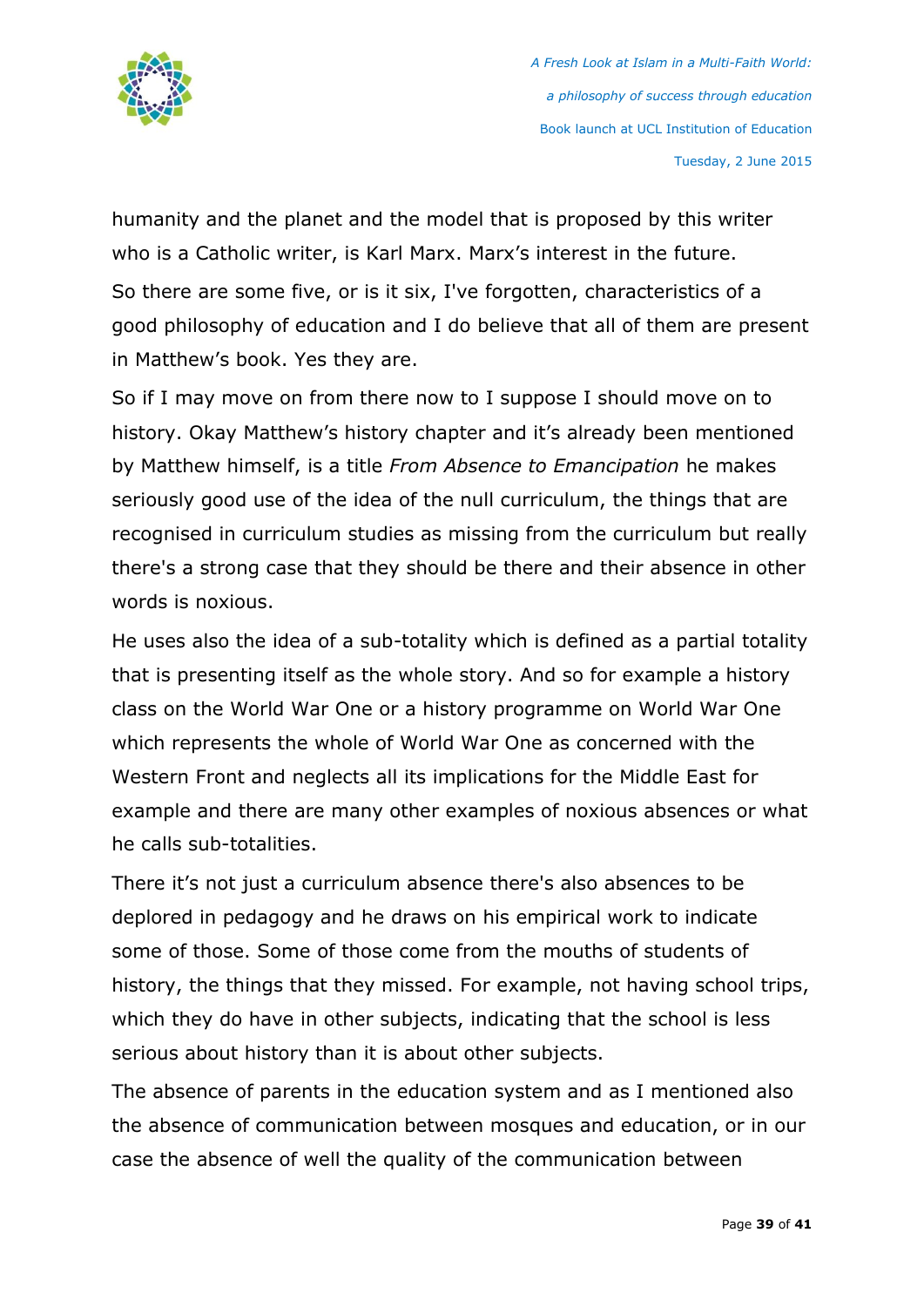

parishes and churches on the one hand and schools on the other. These are all well recognised issues in Catholic education.

He makes use of Nietzsche and I really quite like this, Nietzsche's three forms of history – heroic history, antiquarian history and critical history and he associates them particularly with different phases of education, with primary school education, key stage three, key stage four and he also forges a close relationship really, but it's very nuanced the way he states it, between learning history, history education and citizenship education, all of which is grist to the mill.

Now he asked me to say something, or he suggested I should say something about this idea of piety, I'm into the last minute here, can I just say, and I forgot to say this earlier that I do think that religions at any case Islam, Judaism and Christianity cannot tolerate an epistemology that is not realist in the end. I mean it has to believe in the reality of creation and the reality of human being and the reality of human agency and freedom. So it tends to go without saying that faiths, at least reasonably dogmatic faiths, are going to insist on a realist, on an ontology. Let me put it in those terms – on an ontology.

Piety, pietas was an idea I developed at one point to say if the purpose of education at large, the fundamental purpose is something like love of the world, in the case of history that would work out as love of the human past as the basic reason for doing history, as the basic value of history as a humanity, and then you get into quite a lot of need to explain various things about piety you don't mean necessarily a favouring or an exclusive favouring of those near you and of your own country you inherit that. Rather one can see piety as replicating the logic of love, the logic of charity.